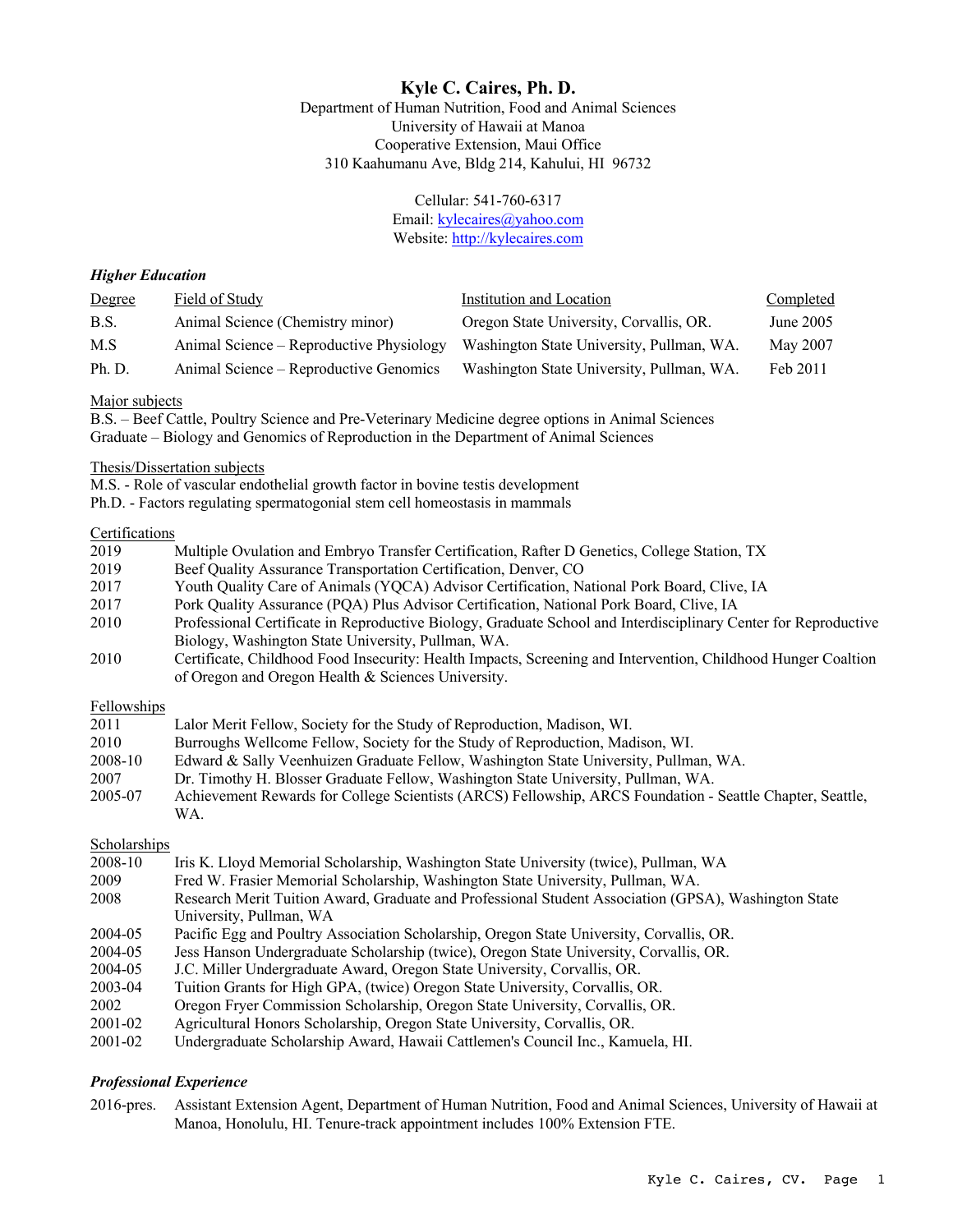- 2015-2016. Associate Professor, Department of Animal Sciences, Berry College, Mount Berry, GA. Tenure-track appointment included teaching, research, and advising undergraduate students.
- 2011-2015. Assistant Professor, Department of Animal Sciences, Berry College, Mount Berry, GA. Tenure-track appointment included teaching, research, and advising undergraduate students.
- 2013 Visiting Assistant Professor, Joint Program between Department of Integrative Physiology and Neuroscience, and Department of Animal Sciences, School of Veterinary Medicine, Washington State University, Pullman, WA. Three-month, 100% research appointment. Conducted research, and mentored graduate students.
- 2010-11 Visiting Assistant Professor, Department of Animal Sciences, Berry College, Mount Berry, GA. Nine-month, 100% teaching appointment.
- 2007-10 Graduate Teaching Assistant, Department of Animal Sciences, Washington State University, Pullman, WA.
- 2005-07 Graduate Research Assistant, Department of Animal Sciences, Washington State University, Pullman, WA.

### *Honors, Awards, and Professional Recognition*

- 2021 Delegate, American Angus Association, Saint Joseph, MO
- 2018 Delegate, American Angus Association, Saint Joseph, MO
- 2018 Outstanding Research Award, South East Red Angus Association, TN
- 2012 Burroughs Wellcome Jr. Faculty Award, Society for the Study of Reproduction, Madison, WI.
- 2010 Doctoral Student Award (Merit Based), Graduate School, Washington State University, Pullman, WA
- 2010 Graduate Student Travel Award (Merit Based), Center for Reproductive Biology, Washington State University, Pullman, WA.
- 2009 First Place and Outstanding Predoctoral Scientific Presentation Award, Center for Reproductive Biology, Washington State University, Pullman, WA.
- 2008 Second Place Poster, Agricultural and Natural Sciences, Dr. William R. Wiley Exposition of Graduate and Professional Studies; Washington State University, Pullman, WA.
- 2008 Research Excellence Award, Graduate and Professional Student Association, Graduate School, Washington State University, Pullman, WA.
- 2007 Outstanding Masters Student in Animal Sciences, Washington State University, Pullman, WA.
- 2006 Teaching Excellence Award, Graduate and Professional Student Association, Graduate School, Washington State University, Pullman, WA.
- 2006 Second Place Team, National Cattlemen's Association Beef Quiz Bowl, Denver, CO.
- 2005 Champion Team, Regional AS Academic Quadrathalon, Western Section Society of Animal Sciences, Logan, UT.
- 2005 Champion Team, AS Academic Quadrathalon, Oregon State University, Corvallis, OR.
- 2004 Member, Oregon State University Collegiate Livestock Judging Team, Corvallis, OR.
- 2004 Reserve Champion Team, Academic Quadrathalon, Oregon State University, Corvallis, OR.
- 2001-05 Dean's List, Several Semesters, Oregon State University, Corvallis, OR.

## *Major Committee Service Assignments*

#### a. Professional Societies

- 2016-17 Chair, Undergraduate Teaching Committee for the Southern Section, American Society of Animal Science (SSASAS), American Society of Animal Science (ASAS), Champagne, IL.
	- Hosted the Poster, Platform sessions, and the Undergraduate Student Competition at the Southern Section ASAS meeting in Franklin, Tennessee. February 2017
- 2013-16 Member, Undergraduate Teaching Committee for the Southern Section, American Society of Animal Science (SSASAS), American Society of Animal Science (ASAS), Champagne, IL.
- 2013-14 Chair, Physiology and Endocrinology Committee, American Society of Animal Science, Champagne, IL.
- 2013-14 Member, Diversification Committee, Society for the Study of Reproduction, Madison, WI.
- 2012-14 Co-Coordinator (with JA Hernandez-Gifford, OKST), Burroughs Wellcome Travel Fellowship Program, 45<sup>th</sup> Annual Meeting of the Society for the Study of Reproduction, Madison, WI.
- 2011-13 Member, Minority Affairs Committee, Society for the Study of Reproduction, Madison, WI.
- 2011-13 Member, Physiology and Endocrinology Committee, American Society of Animal Science, Champagne, IL.
- 2011-12 Member, Trainee Affairs Committee, Society for the Study of Reproduction, Madison, WI.

#### b. University Service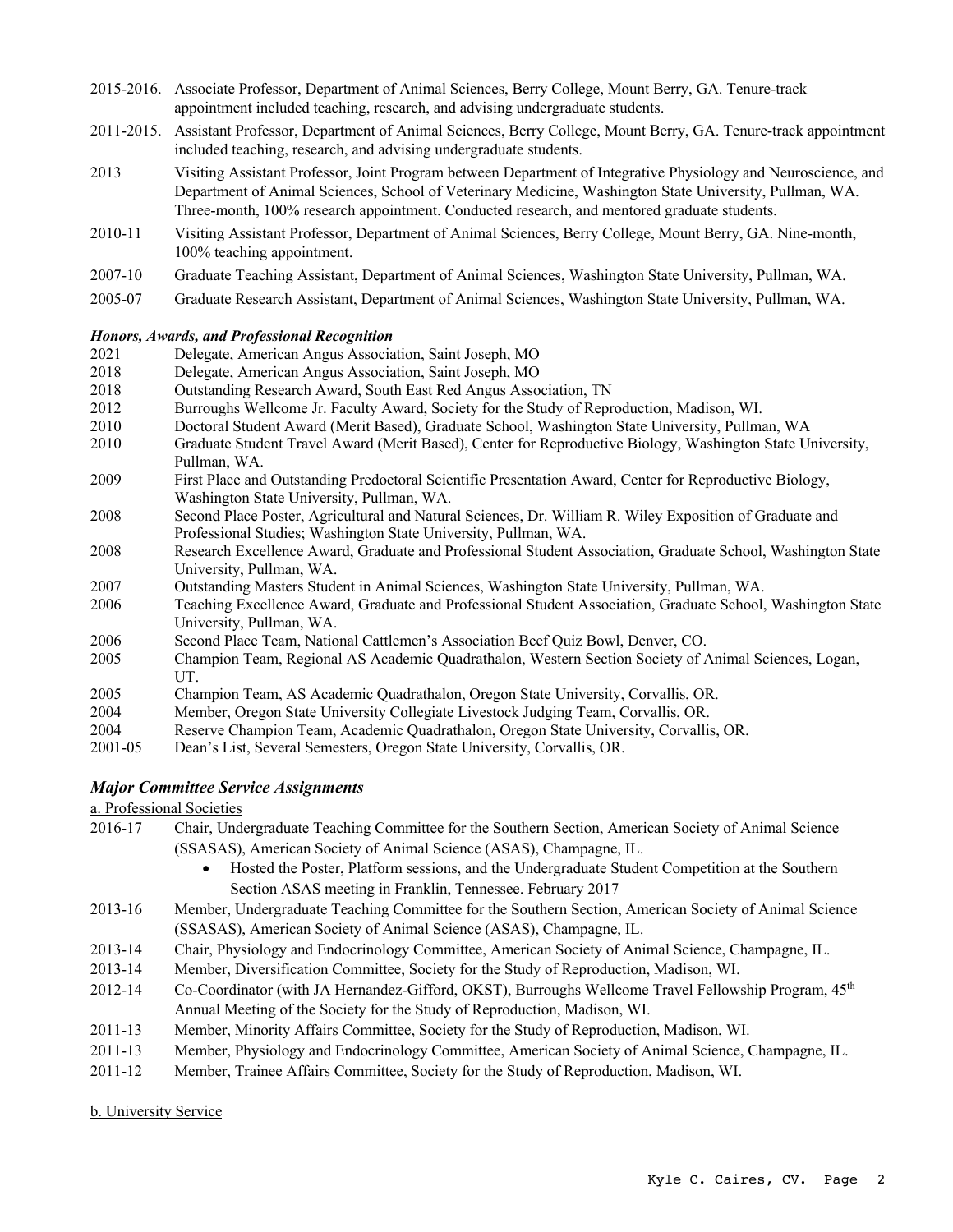- 2018-pres. Research Chair, Faculty Senate, College of Tropical Agriculture and Human Resources. University of Hawaii at Manoa, Honolulu, HI.
- 2016-pres. Member, Animal Science Graduate Faculty, Department of Human Nutrition, Food and Animal Sciences University of Hawaii at Manoa, Honolulu, HI.
- 2016-17 Member, Maui Agricultural Succession Planning and Steering committee, Cooperative Extension Service-CTAHR, Kahului, HI
- 2015-2016. Chair, Animal Science Faculty Search Committees, Berry College, Mount Berry, GA.
- Aug. 2015 Participant, Decoding Graduate School Admissions Process, Berry College Career Center, Mount Berry, GA.
- 2015-16 Member, Museum Committee, School of Mathematical and Natural Sciences, Berry College, Mount Berry, GA.
- 2015 Participant, Scholarship Day, Berry College, Mount Berry, GA.
- 2014-16. Member, Scholarship Day, Berry College, Mount Berry, GA.
- 2014-16. Member, Faculty and Staff Benefits Committee, Berry College, Mount Berry, GA.
- 2014-16. Member, Development of Undergraduate Research Committee, School of Mathematical and Natural Sciences, Berry College, Mount Berry, GA.
- 2014-15 Chair, Faculty Development Committee, Berry College, Mount Berry, GA.
- Sept. 2014 Participant, Decoding Graduate School Admissions Process, Berry College Career Center, Mount Berry, GA.
- 2014-16. Member, Center for Teaching Excellence Committee, Berry College, Mount Berry, GA.
- 2014-16 Member (with Dr. Goldberg), Animal Sciences Scholarship Committee, Berry College, Mount Berry, GA.
- 2013-16. Member, One Health Minor Committee, MNS, Berry College, Mount Berry, GA.
- 2013-14 Chair, Development of Undergraduate Research Committee, School of Mathematical and Natural Sciences, Berry College, Mount Berry, GA.
- 2014 Participant, Scholarship Day, Berry College, Mount Berry, GA.
- 2013-15 Member, Faculty Assembly Ad Hoc Committee on Academic Integrity, Berry College, Mount Berry, GA.
- 2013-15 Member, Faculty Development Committee, Berry College, Mount Berry, GA.
- 2011-12 Participant, Liberal Learning and Civic Mission Workshop (November 3) Berry College, Mount Berry, GA.
- 2012-16. Chemical Safety Officer, Department of Animal Science, Berry College, Mount Berry, GA.
- 2011-12 Participant, Fall Orientation for New Faculty Panel, Provost Office, Berry College, Mount Berry, GA.
- 2011-12 Member, Dairy Forecasting Committee (with Martin Goldberg, DVM), Agriculture Operations Business Office, Berry College, Mount Berry, GA.
- 2010-15 Animal Sciences Representative, Discover Berry Programs, Berry College, Mount Berry, GA.
- 2009-10 Chair, Animal Science Graduate Student Travel Fundraising Committee, Washington State University, Pullman, WA.
- 2006-07 Member, Animal Sciences Chair and Faculty Search Committees, Washington State University, Pullman, WA.
- 2004-05 Public Relations, OSU Steer-A-Year Program, Oregon State University, Corvallis, OR.
- 2003-04 Peer Advisor, Animal Sciences, Oregon State University. Corvallis, OR.
- 2003-04 ANS Representative, Beef Industry Leadership Tour, Oregon Cattlemen's Assoc., Salem, OR.
- 2002-03 Member, Ag Days Planning Committee, College of Agricultural Sciences, Oregon State University, Corvallis, OR.
- 2001-04 Representative, Oregon State University Agriculture Executive Council, Corvallis, OR.
- 2001-02 Assistant Editor, New Fields, College of Agricultural Sciences, Oregon State University, Corvallis, OR.

c. Allied Industry Organizations

- 2021-pres Chair, Packer Communications Committee, Hawaii Cattlemen's Council
- 2021-pres President, Maui County Farm Bureau
- 2021 Delegate, 138th Annual Convention of Delegates, American Angus Association, Fort Worth, TX.
- 2020-pres Member, Finance Committee, Maui County Farm Bureau
- 2020-pres Ad-hoc Member, Executive Committee, Hawaii Beef Industry Council
- 2019-pres Member, Land-Grant Representative, Farm Service Agency, County Committee
- 2019-pres Member, Government Affairs Committee, Maui County Farm Bureau
- 2019-2020 Vice-President, Maui County Farm Bureau
- 2018-19 State Delegate, Hawai'i Farm Bureau Annual Meeting and Convention, Lahaina, HI
- 2018-pres Board Member, Maui County Farm Bureau, Youth and Producer Education Representative
- 2018-pres Member, Animal Health and Wellbeing Committee, Hawaii Cattlemen's Council, Waimea, HI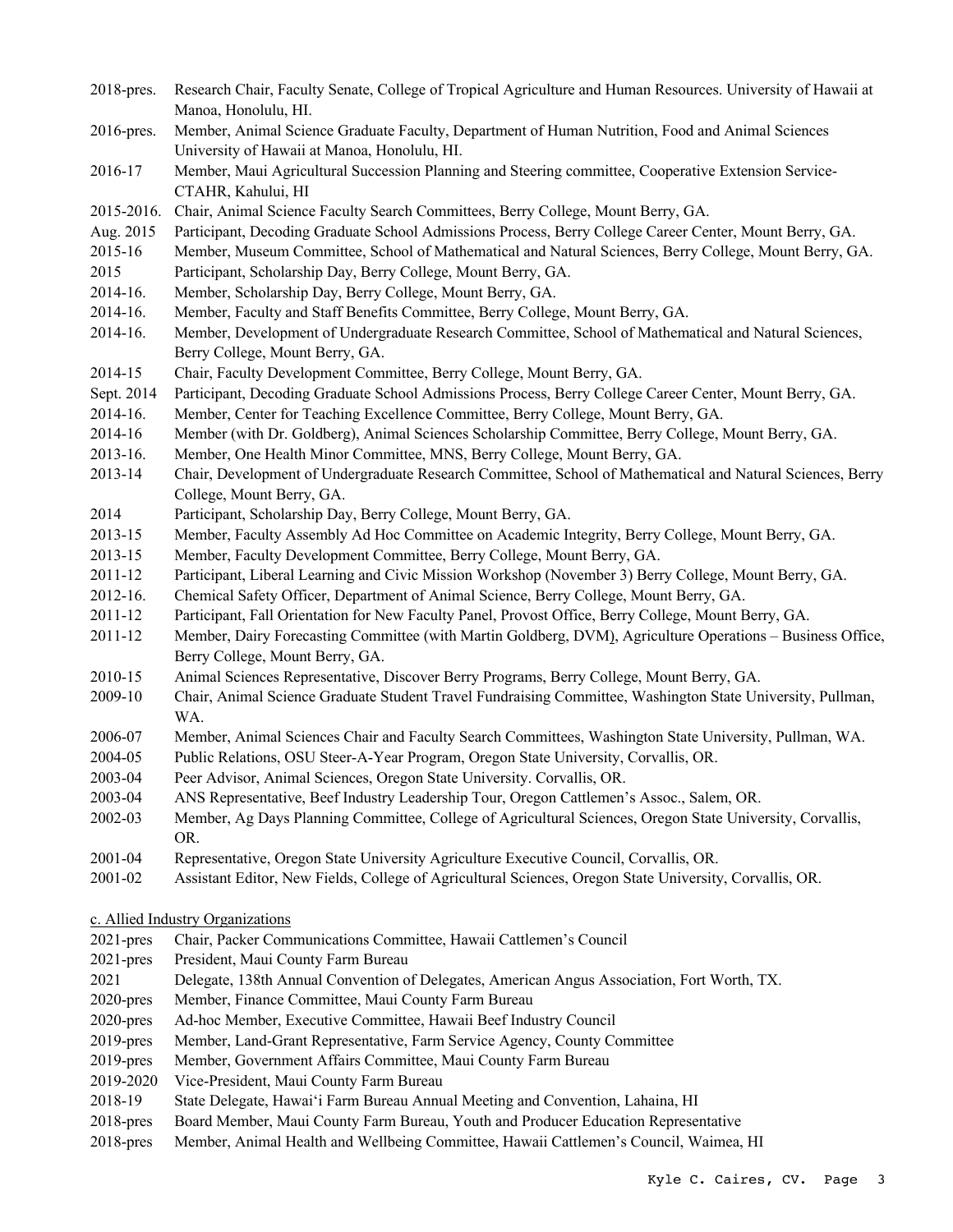- 2018-pres Chair, Maui Ag Fest and 4-H Livestock Fair, Planning Committee,
- 2018-pres Member, Technical Committee, Red Angus Association of America, Commerce City, CO
- 2018 Delegate, 135th Annual Convention of Delegates, American Angus Association, Columbus, Ohio.
- 2018 Member, Ag Fest Planning Committee, Maui County Farm Bureau
- 2018-pres Delegate, Maui County Farm Bureau, Hawai'i Farm Bureau Annual Meeting, Kunia, HI
- 2017-pres Chair, Research and Education Committee, South-East Red Angus Association
- 2016-pres Chair, Research and Education Committee, Maui Cattlemen's Association, Kula, HI.
- 2016-pres Member, Livestock Planning Committee, Maui Fair
- 2016-19 Member, Transportation Committee, Hawaii Cattlemen's Council
- 2016-17 Ex-Officio Board Member, Maui County Farm Bureau
- 2016-pres Ex-Officio Board Member, Maui 4-H Livestock Association, 2016-present
- 2016-pres Member, Maui Cattlemen's Association, Kula, HI.
- 2005 Member, Public Lands Committee, Oregon Cattlemen's Association, Salem, OR.
- 2004-05 Young Cattlemen's Association Representative, Oregon Cattlemen's Association, Salem, OR.
- 2004-05 Fundraising Chair, OSU Ringmaster Livestock Show. Corvallis, OR.
- 2004 Master of Ceremony, Oregon Cattlemen's Association Spring Quarterly Meeting. Corvallis, OR.
- 2003-04 Executive Director, Beef Bowl Planning Committee, Oregon Beef Council, Portland, OR.
- 2003-04 YCA Chair, Beef Blitz Community Outreach Program. Oregon Beef Council, Portland, OR.
- 2002-03 Treasurer, Beef Bowl Planning Committee, Oregon Beef Council, Portland, OR

d. Social Organizations

- 2009-10 Member, Tailgate BBQ and Silent Auction Planning Committee, Friends of Animal Science Foundation, Pullman, WA.
- 2006-10 Vice-President/Fundraising Chair, Animal Sciences Graduate Student Association, Washington State University, Pullman, WA.
- 2004-05 President, OSU Animal Welfare Club, Oregon State University, Corvallis, OR.
- 2003-05 President/Public Relations, Young Cattlemen's Association, Oregon State University, Corvallis, OR.
- 2002-05 YCA Participant, Beef Blitz Educational Program, Oregon Beef Council, Portland, OR.
- 2001-05 YCA Participant, Beef Bowl Promotional Event, Oregon State University, Corvallis, OR.

## e. Community Service

- 2017-21 Volunteer and donor, Agricultural Education / CTE Program, King Kekaulike High School, Pukalani, HI
- 2017-21 Volunteer Judge, Senior Project Program, King Kekaulike High School, Pukalani, HI
- 2017-19 Volunteer, Soil, Water and Land Conservation Awareness Judging Contest, Hawaii Association of Conservation Districts, various locations in Maui County, HI
- 2016-19 Volunteer and donor, Maui Veteran's Association. Kahului, HI
- 2012-14 First year service day project participant, Berry College. Mount Berry, GA.
- 2011-14 Volunteer Judge, Regional Science Fair Competitions, Northwest GA.
- 2002-04 Member, Canned Food Drive Committee, Linn-Benton Community Food Share, Corvallis, OR.

## *Club Advising*

- 2013-16 Alpha Zeta Agricultural Honorary Society, Berry College Chapter, Berry College, Mount Berry, GA
- 2005-07 Graduate Student Advisor, Block and Bridle Club. Washington State University, Pullman, WA
- 2001-02 Youth Advisor, Kaupakalua Hustler's Club, Maui 4H Livestock Association. Haiku, HI

## *Professional Societies*

- 2011- Member, Minorities in Agriculture, Natural Resources and Related Sciences
- 2007-. Member, American Association for the Advancement of Science
- 2005- Member, Society for the Study of Reproduction
- 2004- Member, American Society of Animal Science
- 2001-. Member, Alpha Lambda Delta Honor Society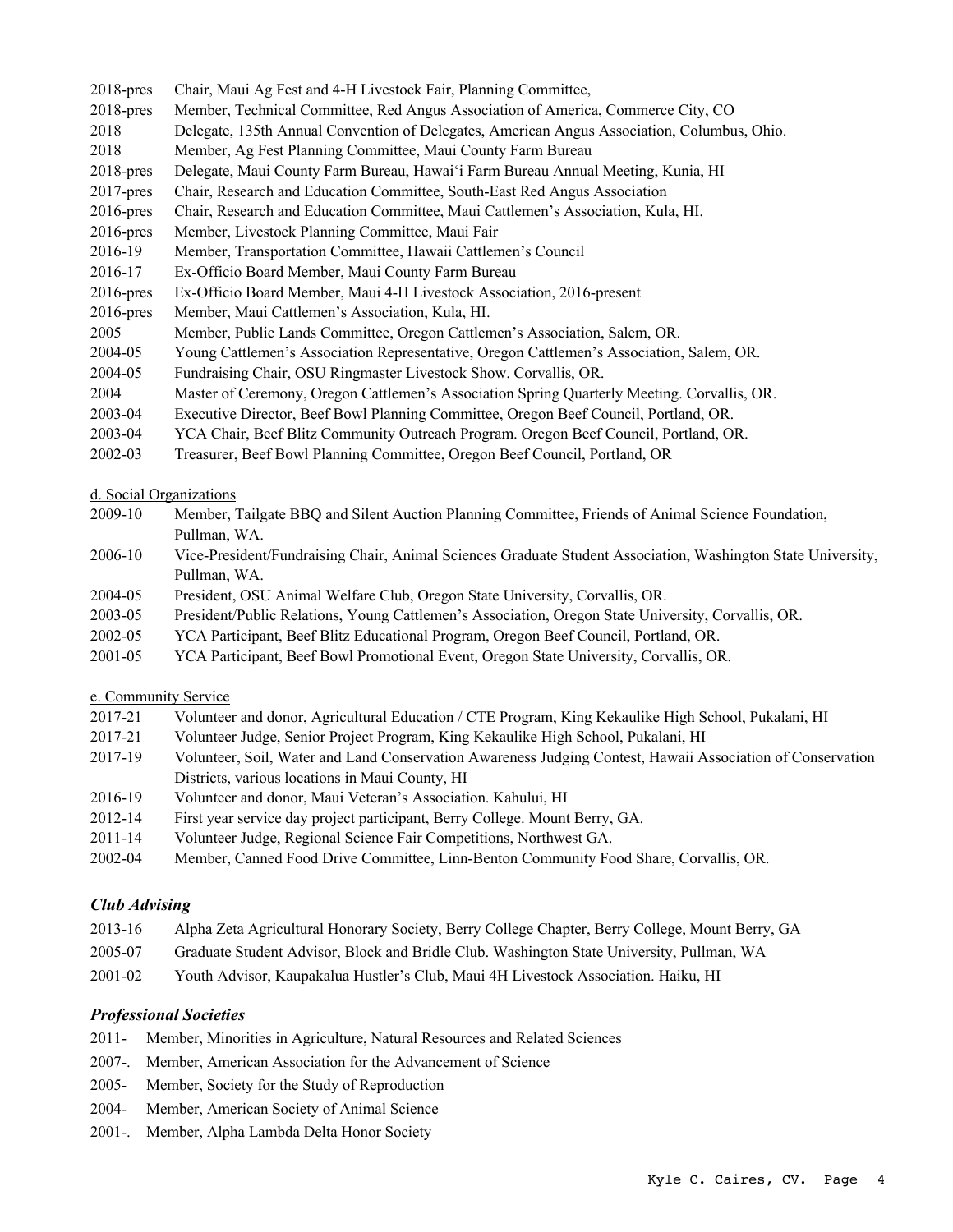## *Editorial Activity*

- 2017- Ad-hoc reviewer, Veterinary Science
- 2017- Ad-hoc reviewer, Research in Veterinary Science
- 2016- Ad-hoc reviewer, International Journal of Biometeorology
- 2016- Ad-hoc reviewer, The Journal of Veterinary Medical Science
- 2014- Ad-hoc reviewer, Journal of Andrology
- 2014- Ad-hoc reviewer, Domestic Animal Endocrinology
- 2014- Ad-hoc reviewer, African Journal of Biotechnology
- 2013- Ad-hoc reviewer, Reproductive System Sexual Disorders
- 2013- Ad-hoc reviewer, Asian Pacific Journal of Reproduction
- 2012- Ad-hoc reviewer, American Society of Animal Science, Physiology and Endocrinology Section
- 2012- Ad-hoc reviewer, Theriogenology Insight
- 2012- Ad-hoc reviewer, BMC Veterinary Research
- 2011- Ad-hoc reviewer, Endocrinology
- 2010- Book reviewer, Peer research reviewer, The NACTA Journal
- 2010- Ad-hoc reviewer, Reproductive Toxicology
- 2007- Ad-hoc reviewer, Biology of Reproduction

### *Teaching Experience (complete teaching evaluations are available upon request)*

#### a. Instructor

| Institution | Description                                     | Semesters (years)           |
|-------------|-------------------------------------------------|-----------------------------|
| Berry       | ANS 105. Introduction to Agricultural Sciences* | Fall/Spring (2010-14)       |
| Berry       | ANS 302. Veterinary Microbiology*††             | Fall (2011-15)              |
| Berry       | ANS 324. Genetics of Livestock Improvement*     | Fall (2010-11)              |
| Berry       | ANS 327. Reproductive Physiology**              | Spring/Fall $(2011-15)$     |
| Berry       | ANS 441. Advanced Reproductive Technologies*    | Spring $(2014)$             |
| Berry       | ANS 498. Directed Study                         | Fall (2014-15)              |
| Berry       | HON 450/451. Honors Research Projects           | Spring/Sum/Fall $(2012-15)$ |

b. Teaching Assistant, Lead (more than 50%)

| Institution | Description                                   | Semesters (years)      |
|-------------|-----------------------------------------------|------------------------|
| Wash. St.   | AS 101. Introduction to Animal Science*       | Fall (2006-07, 2009)   |
| Wash. St.   | AS 174. Beef Cow Calf Laboratory              | Fall (2008)            |
| Wash. St.   | AS 330. Animal Genetics*                      | Spring $(2008)$        |
| Wash. St.   | AS 351. Physiology of Reproduction Lab        | Spring (2006-07, 2009) |
| Wash. St.   | AS 260. Live Animal and Carcass Evaluation    | Fall (2005)            |
| Oregon St.  | ANS 327. Advanced Applied Repro (paid hourly) | Fall (2002-04)         |

c. Teaching Assistant, Supporting (less than 50%)

| Institution | Description (role)                       | Semesters (yrs) |
|-------------|------------------------------------------|-----------------|
| Oregon St.  | ANS 121. Intro to Animal Sciences (15%)  | Fall (2003-04)  |
| Oregon St.  | ANS 317. Repro in Dom. Animals Lab (30%) | Spring $(2005)$ |

*\* Course offering also included a separate laboratory class taught by me*

† *Course was independently developed by me* 

‡ *I routinely offer honorized versions of these courses to support students in the Honors Program.*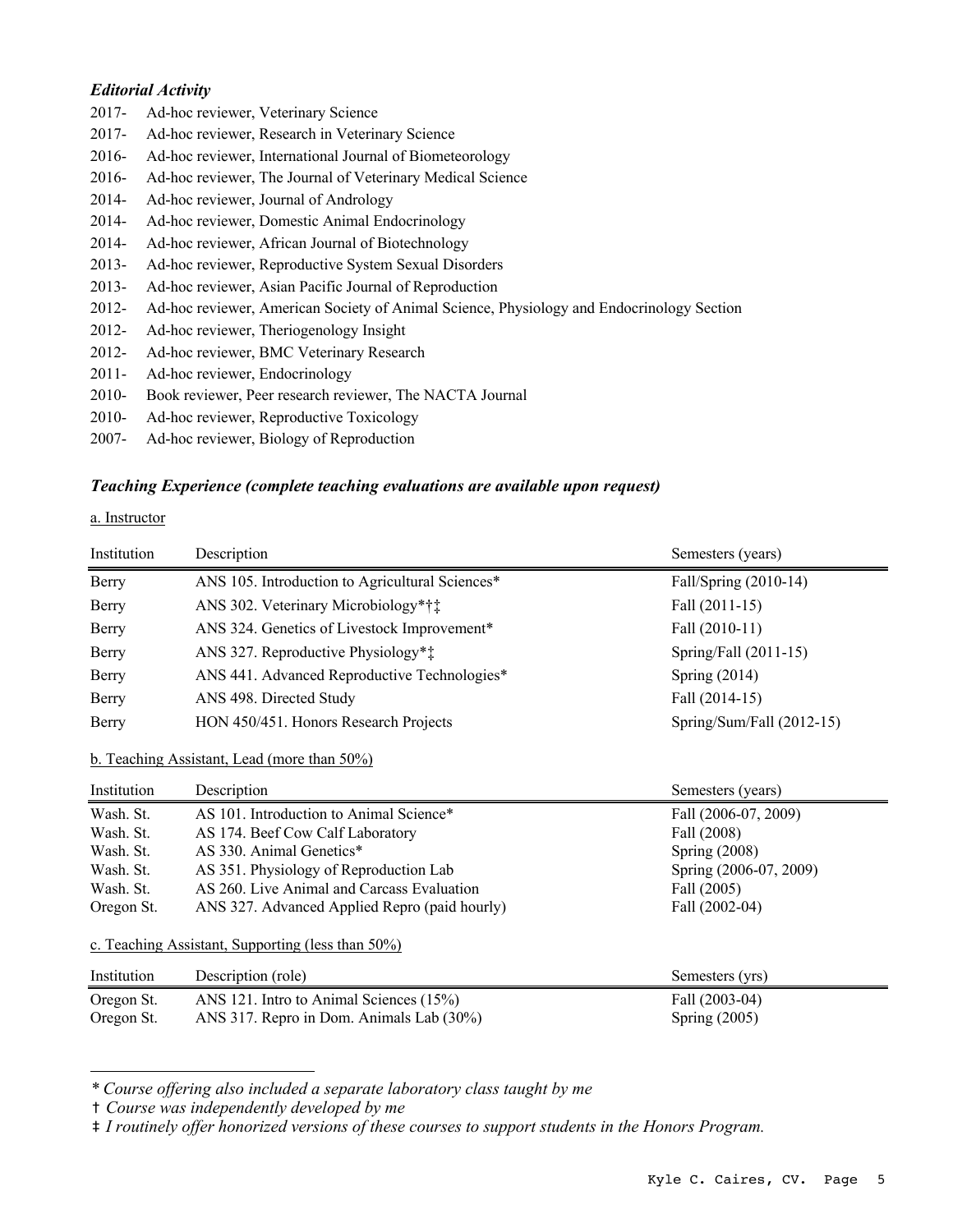### d. Guest Lectures:

| Institution  | Description (semester/year)                                                                                 |
|--------------|-------------------------------------------------------------------------------------------------------------|
| UPF, Brazil. | Several Veterinary Courses. Grassfinished Beef Production in Hawai'i. (S21), MOET strategies in Beef Cattle |
|              | (S21)                                                                                                       |
| Hawai'i      | ANSCI 201. Beef Cattle Production (S20, S21, S22), Sheep and Goat Production (S20, S21, S22).               |
| UPF, Brazil. | Several Graduate Courses. US Beef Cattle Production (F16), Spermatogonial Stem Cell Transplantation in      |
|              | Livestock (F16), Breeding Soundness Examinations in Beef Bulls (F16)                                        |
| Berry        | ANS 200. Livestock Feeding and Ration Formulation. Tropical Forage Production (S11), Cattle Feeding in the  |
|              | Tropics (S11/S12), Heifer Development (S11)                                                                 |
| Berry        | ANS 422. Beef Systems Management. Stockyard Management and Field Trip, Calhoun Sale Barn, GA (S10)          |
| Wash. St.    | AS 101. Introduction to Animal Science, Broiler Production and Management (F05)                             |
| Wash. St.    | AS 174. Beef Cow Calf Laboratory, Market Steer Selection (Fall 2006), Beef Carcass Evaluation (Fall 2007),  |
|              | Beef Heifer Fitting and Showing (Fall 2009)                                                                 |
| Wash. St.    | AS 180. Sophmore Seminar. Career Opportunities for Animal Sciences Graduates (S09)                          |
| Wash. St.    | AS 260. Live Animal and Carcass Evaluation. Beef Carcass Grading (F06/F07), Market Hog Selection (F06),     |
|              | Boar/Gilt Selection (F06/F07)                                                                               |
| Wash. St.    | AS 350. Physiology of Reproduction. Puerperium, Lactation and Parturition Lectures (S09)                    |
| Wash. St.    | AS 351. Physiology of Reproduction Laboratory. Cattle Pregnancy Diagnosis via Ultrasonography (S08)         |
| Oregon St.   | ANS 207. Sophomore Seminar. Graduate School Opportunities in Animal Sciences (05).                          |
| Oregon St.   | ANS 231. Livestock Evaluation. Beef Steer Selection (S04-S05), Oral Reasons (S05).                          |
| Oregon St.   | ANS 435. Applied Animal Behavior Laboratory. Low-Stress Handling and Restraint of Sheep (S05), Proper       |
|              | Restraint Methods for Cattle and Horses (S05).                                                              |

## f. Course Development

| Institution                                                                                        | Description (semester/year)                                                                                   |  |
|----------------------------------------------------------------------------------------------------|---------------------------------------------------------------------------------------------------------------|--|
| Berry                                                                                              | ANS 441 - Developed an upper-level course in advanced reproductive technologies. (S14)                        |  |
| Berry                                                                                              | ANS 105 - Added student-driven, agricultural research projects from literature to laboratory sections. (F12)  |  |
| Berry                                                                                              | ANS 302/302L - Developed a basic and applied veterinary microbiology course. (F11)                            |  |
| Berry                                                                                              | ANS 327/327L - Added lecture sections in bioinformatics and poultry (S11). Designed laboratories in           |  |
| ultrasonagraphy, oocyte collection, in-vitro fertilization, early embryonic development and embryo |                                                                                                               |  |
|                                                                                                    | flushing/transfer $(S11)$ ; gynecological exans $(S/F12)$                                                     |  |
| Berry                                                                                              | ANS 324/324L - Added lecture sections in canine, equine, poultry and molecular genetics (F10). Designed       |  |
|                                                                                                    | and implemented laboratory activities in DNA fingerprinting, functional genomics, and cattle selection (F11). |  |
| Wash, St.                                                                                          | AS 350 - Developed puerperium, lactation and parturition lecture series. (S09)                                |  |
| Wash, St.                                                                                          | AS 174 - Developed lectures and laboratory materials for beef cow efficiency, stocker/feedlot management      |  |
|                                                                                                    | and carcass evaluation sections of the course. (F08)                                                          |  |

## *Grantsmanship and Funding Activity*

### Authored

- 1. **Caires KC,** 2021. Multipurpose Covered Area for Livestock Producers and 4-H Youth. Maui County Office of Economic Development Grant, \$30,000 grant + supplemented with \$134,858.00 in-kind (funded).
- 2. **Caires KC**, 2020. 2021 Maui Ag Fest and 4-H Livestock Fair. Maui County Office of Economic Development Grant, Requested \$45,000 (funded)
- 3. **Caires KC,** 2020. Creating a Learning Center for Livestock Producers and 4-H Youth in Maui County. Maui County Office of Economic Development Grant, \$22,400 grant + supplemented with \$159,000.00 in-kind (funded).
- 4. **Caires KC,** 2020. Forage and Livestock Research Grant. Maui Cattlemen's Association, Subawardee, County Office of Economic Development Grant, Requested \$7,000 (funded)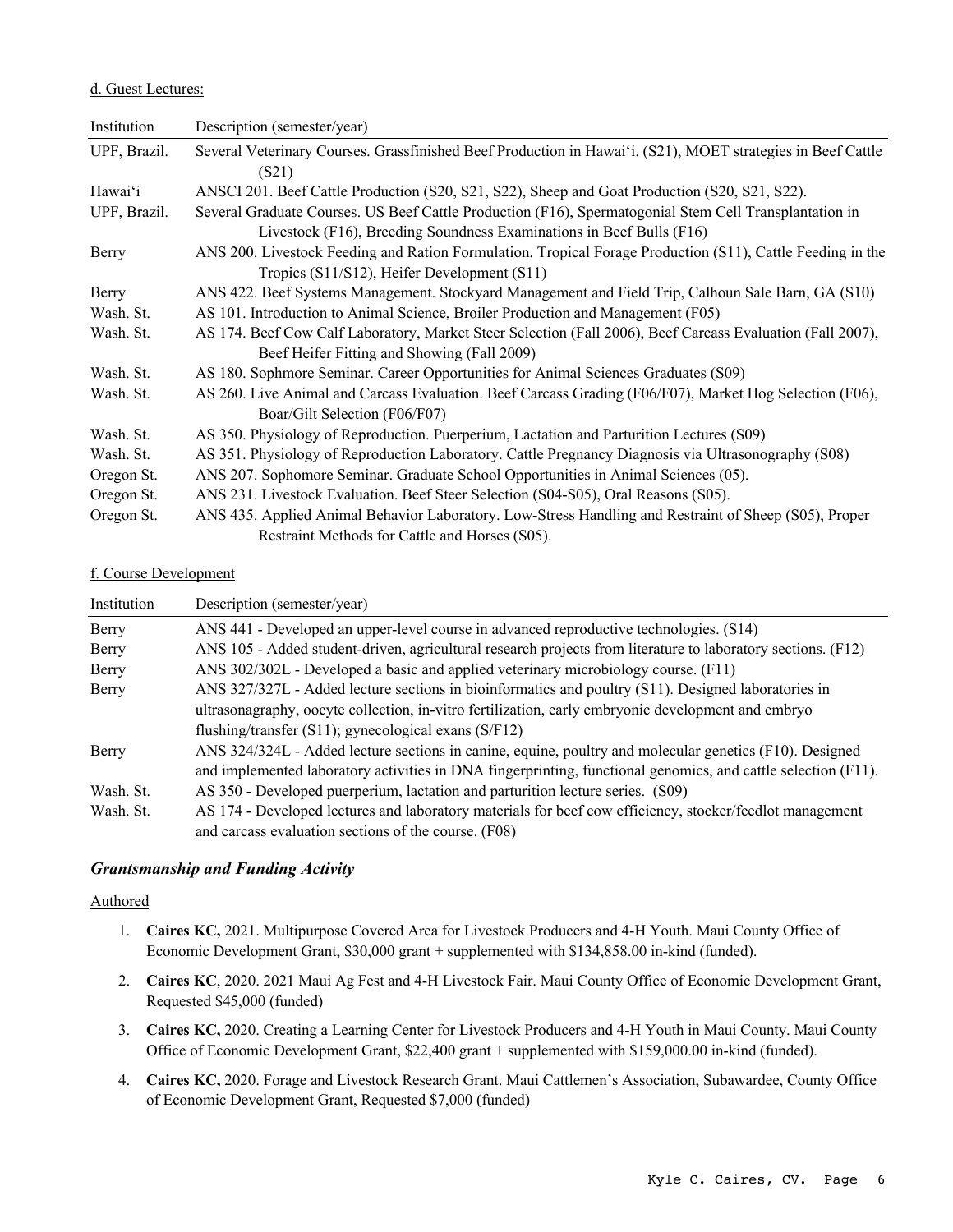- 5. **Caires KC**, 2019. 2020 Maui Ag Fest and 4-H Livestock Fair. Maui County Office of Economic Development Grant, Requested \$35,000 (funded)
- 6. **Caires KC,** 2019. Forage and Livestock Research Grant. Maui Cattlemen's Association, Subawardee, County Office of Economic Development Grant, Requested \$6,000 (funded)
- 7. **Caires KC,** 2018. Advanced Reproductive Technologies Workshops for Livestock Producers and 4-H Youth. Maui County Office of Economic Development Grant, Requested \$22,000 (funded)
- 8. **Caires KC,** 2018. No-Till Planting A Modern Approach to Pasture Establishment. Maui County Office of Economic Development Grant, Requested \$24,000 (funded)
- 9. **Caires KC**, 2018. 2019 Maui 4-H Livestock Fair Ag Fest Merger. Maui County Office of Economic Development Grant, Requested \$35,000 (funded)
- 10. **Caires KC,** 2018. Forage Variety Trials and Livestock Research Grant. Maui Cattlemen's Association, Sub-awardee, County Office of Economic Development Grant, Requested \$6,000 (funded)
- 11. **Caires KC,** 2017. Upcountry Fair 2018. Maui County Office of Economic Development Grant, Requested \$35,000 (funded)
- 12. **Caires KC**, 2017. 4-Hers A.C.H.I.E.V.E. (Ag-related Competitiveness Highlighting Individual Excellence & Valuing Education) Grant. Maui County Office of Economic Development Grant, \$8635.00 (funded).
- 13. **Caires KC,** 2017. Upcountry Fair 2017. Maui County Office of Economic Development Grant, Requested \$32,000 (funded)
- **14. Caires KC.** November 2015. Extramural Grant Supporting Swine Reproductive Biology Research. Carter Foundation, Lake Wales, FL. Caires PI; \$2,000.00 (funded)
- **15. Caires KC.** Testis Tissue Explant Culture Supports the Viability of Equine Spermatogonia Stem Cells. MNS Travel Grant to attend the Joint Annual Meeting of Animal Science Federations (ADSA-AMPA-ASAS-CSAS-WSASAS) in Orlando, FL. July 2014. \$1738.00 (funded)
- **16. Caires, KC. and Wilson JA.** "Genomic study of muscle development in yearling horses." November 4, 2014. Faculty Development Grant. COI; \$5,323.00 (funded)
- **17. Caires KC.** 2014. Extramural Grant Supporting Reproductive Biology Research. Carter Foundation, Lake Wales, FL. Caires PI; \$2,000.00 (funded)
- **18. Caires KC.** MNS Travel Grant to attend the Joint Annual Meeting of Animal Science Federations (ADSA-AMPA-ASAS-CSAS-WSASAS) in Kansas City, MO. July 2014. (funded)
- 19. **Caires KC**. 2014. MNS Development of Undergraduates through Research Grant, "Investigating the response to heat stress in undifferentiated spermatogonia." \$770.00 (funded)
- 20. **Caires KC**. 2013. Faculty Development Grant, "Bovine Spermatogonia Stem Cell Isolation." Berry College. Caires PI; \$2,000.00 (funded)
- 21. **Caires KC**. 2013. Extramural Grant: Factors Regulating Bovine Spermatogonia Stem Cell Homeostasis. Carter Foundation, Lake Wales, FL. Caires PI; \$1,000.00 (funded)
- 22. **Caires KC**. 2012. Extramural Grant: Developing a PCR-based method for sexing of bovine embryos. Carter Foundation, Lake Wales, FL. Caires PI; \$2,200.00 (funded)
- 23. **Caires KC**. 2011. Extramural Grant: Increasing the educational effectiveness of microanatomy instruction in the reproductive sciences. Carter Foundation, Lake Wales, FL. Caires PI; \$2,494.00 (funded)
- 24. **Caires KC**. 2011. Internal Equipment Funding Request: Acquisition of a micro-volume UV-vis spectrophotometer for nucleic acid and protein quantification. Office of the Provost at Berry College. Caires PI; \$9,975.00 (funded)

Co-Authored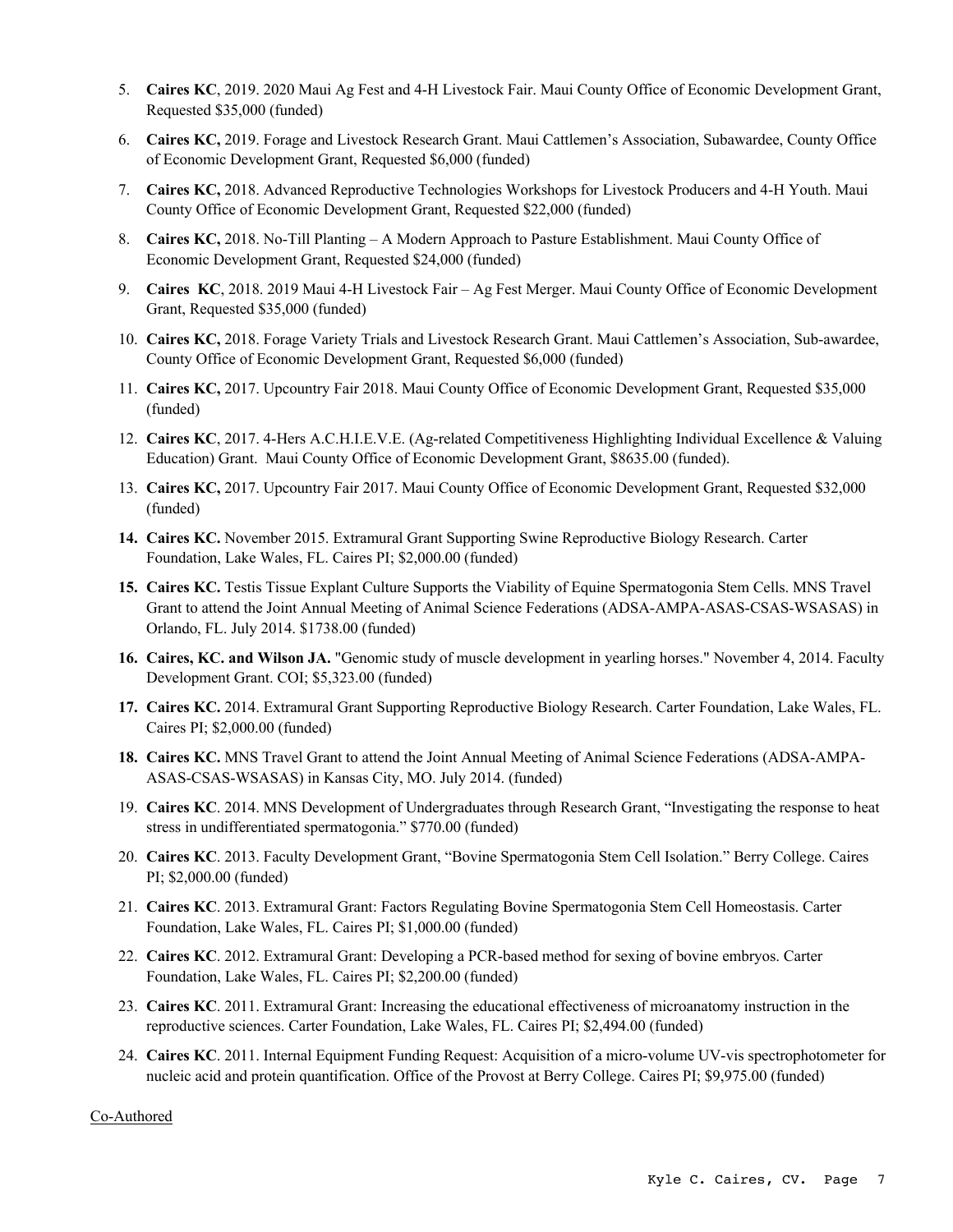- 1. Wood L, Unger K. Sandlin D. Sandlin. M, **Caires KC**. (2018) Establish Quality Standards For Local Pasture-Raised Beef Focusing On Tenderness And Palatability To Assist All Segments Of The Industry. HDOA. \$99,000 (funded)
- 2. Odani J, **Caires KC**, 2017. Validation and application of a PCR assay for Rat Lungworm infection in dogs and cats in Maui County. Maui County Office of Economic Development Grant, Requested \$12,364, not awarded
- 3. Settlage R. and **Caires KC**, 2016. 4-H Learning Lab Kits For Maui, Molokai and Lanai. Maui County Office of Economic Development Grant, \$9300.00 (funded).
- 4. Peters, SO and **Caires KC**. 2015. High Resolution Genetic and Epigenetic Analysis of Early Pregnancy QTL Region on Bta2 in US Cattle Breeds. USDA NIFA Food Security Seed Grant. **Caires Co-I**, (PI: Peters) \$149,650.00 (not funded)
- 5. Zanella R and **Caires KC**. 2012. Effects of Celmanex on the Intestinal Inflammatory Response to Viable and Non-Viable *Mycobacterium avium subspecies paratuberculosis* exposure. Varied Industries Corporation (Vi-COR) - Dairy Division, Co-PI, \$2,305.25 (funded)
- 6. **Caires KC** and McLean DJ. 2010. Acute Ethanol Exposure Disrupts Spermatogonial Stem Cell Homeostasis. Alcohol and Drug Abuse Program (ADARP) at Washington State University. McLean PI; \$17,528 (not funded)
- 7. **Caires KC** and McLean DJ. 2009. Investigation of Factors Regulating Oocyte Quality and Reproductive Success in Ewes. Washington Sheep Producers Endowment. McLean PI; \$3,500 (funded)
- 8. **Caires KC** and McLean DJ. 2009. Endocrine Regulation of Boar Testis Development and Sperm Production. United States Department of Agriculture Agriculture and Food Research Initiative NRI, Animal Reproduction Program priority area "Gonadal function, including production, function and preservation of gametes". McLean PI; \$120,000 (not funded)
- 9. **Caires KC** and McLean DJ. 2008. Maximizing the Fertility of Dairy Cattle. Emerging Research Issues: Value-added agricultural production systems: 10. Improving farm profitability through new uses of crops, livestock and byproducts. McLean PI; \$69,632 (not funded)

## Participated in:

- 1. Reeves C (PI). **Caires K,** Nazario-Leary C. (participants) Beginning Farmer Plots Grant. Hawaii Department of Agriculture. Caires portion is \$20,000 (funded)
- 2. Cupp AS and McLean DJ. 2009. VEGF Isoform Regulation of Spermatogonial Stem Cells. Nebraska Department of Health and Human Services Research Grants. McLean Co-PI; \$150,000 (funded).
- 3. McLean DJ. 2007. Ethanol Regulation of Spermatogonial Stem Cell Proliferation. Alcohol and Drug Abuse Program (ADARP) at Washington State University. McLean PI; \$35,000 (funded)
- 4. McLean DJ. 2005. Investigating Factors Regulating Sperm Production in Bovine Testis Xenografts. Emerging Research Issues: Value-added agricultural production systems: 10. Improving farm profitability through new uses of crops, livestock and by-products. McLean PI; (not funded).

## *Bibliography*

a. Refereed Journals (underline indicates student authors)

- 1. Facioli, F.L.; De Marchi, F.; Marques, M.G.; Michelon, P.R.P.; Zanella, E.L.; **Caires, K.C**.; Reeves, J.J.; Zanella, R. 2020. The Outcome and Economic Viability of Embryo Production Using IVF and SOV Techniques in the Wagyu Breed of Cattle. Vet. Science 7, 58.
- 2. Okpeku, M., Peters, S., Imumorin, I., **Caires, K**., Sharma, V., Wheto, M., Thangaraj, K. (2017). Mitochondrial DNA hypervariable region 1 diversity in Nigerian goats. Animal Genetic Resources.
- 3. **Caires, KC**. 2015. Reproductive success in ruminants: A complex interaction among endocrine, metabolic, and environmental factors. Journal of Animal Science. 93. doi: 10.2527/jas2015-9045.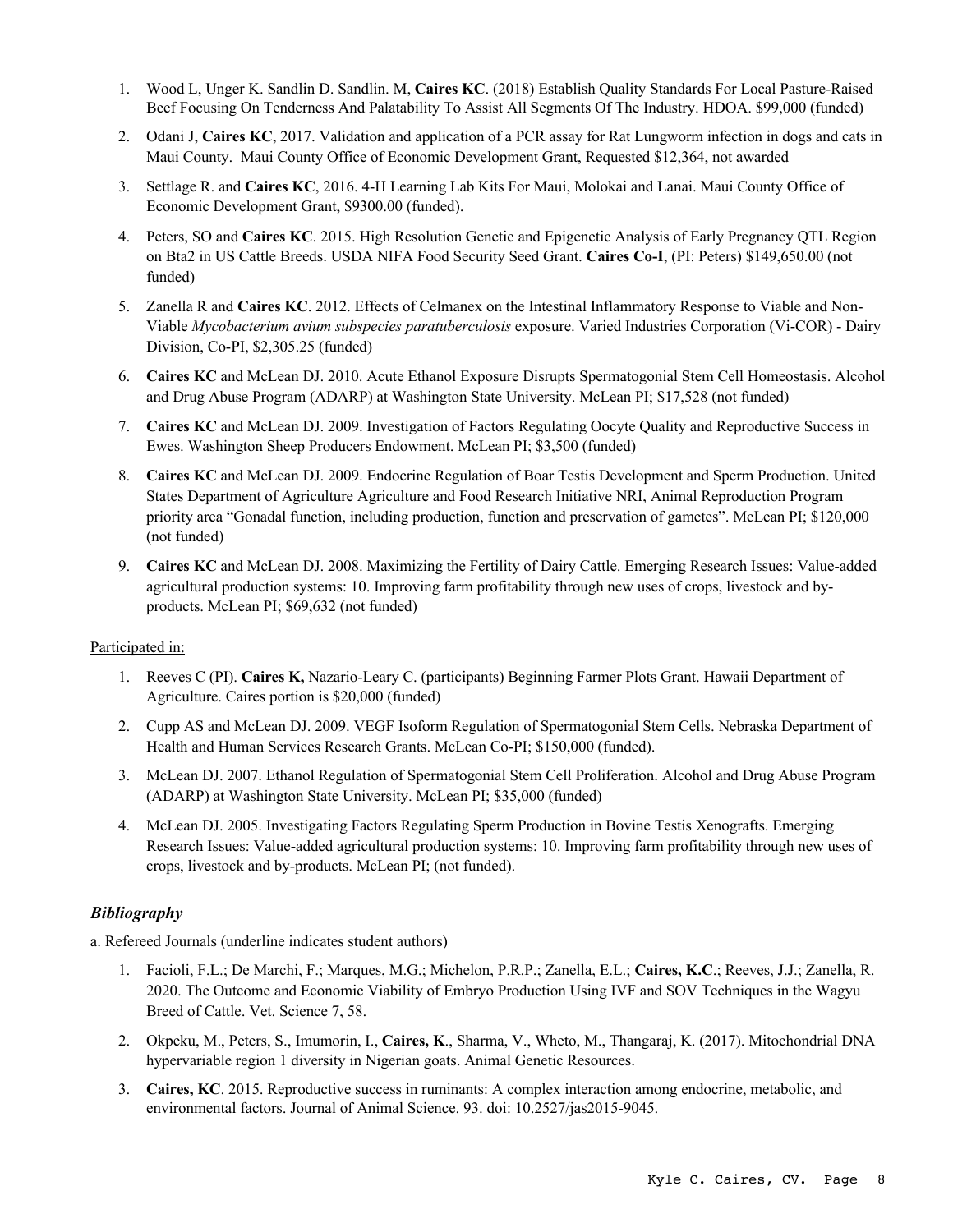- 4. Kitts-Morgan, S.E., **K.C. Caires**, L.A. Bohannon, E.I. Parsons, and K.A. Hilburn. 2015. Free-ranging farm cats: home range size and predation on a livestock unit in Northwest Georgia. PLOS ONE.
- 5. McSpadden K, **Caires K**, Zanella R. 2013. The effect of Mycobaterium avium subspecies paratuberculosis Exposure on Animal Health. Acta Scientiae Veterinaria, 41(1095)
- 6. **Caires KC**, de Avila JM, McLean DJ. 2012. Endocrine regulation of the spermatogonial stem cell niche in the seminiferous tubule of the mouse. BioResearch Open Access, 1(5):220-230
- 7. **Caires KC**, de Avila JM, Cupp AS, McLean DJ. 2012. VEGFA family isoforms regulate spermatogonial stem cell homeostasis *in vivo.* Endocrinology, 153(2):887-900. PMID: 22147017.
- 8. **Caires KC**, Shima CS, de Avila JM, McLean DJ. 2012. Acute ethanol exposure affects spermatogonial stem cell homeostasis in prepubertal mice. Reproductive Toxicology, 33(1):76-84. PMID: 22198099.
- 9. **Caires K**, Broady J, McLean D. 2010. Maintaining the male germline: regulation of spermatogonial stem cells. J Endocrinol. 205(2):133-145. PMID: 20147357.
- 10. **Caires KC**, Schmidt JA, Oliver AP, de Avila JM, McLean DJ. 2009. Endocrine regulation of the establishment of spermatogenesis in pigs. Reprod Domest Anim, 43(2):280-287. PMID: 18638136.
- 11. **Caires KC**, de Avila JM, McLean DJ. 2009. Vascular endothelial growth factor A (VEGF) regulates germ cell survival during the establishment of spermatogenesis in the bovine testis. Reproduction, 138(4):667-677. PMID: 19633133.

b. Submitted Manuscripts in Review

1. **K. Caires,** B. Mishra, M. DuPonte, M. Fergerstrom, J. Odani and L. Stevens. (2019) Setting the Standards for Semen Collection of Beef Bulls from the Mealani Research Station (in press)

### c. Book Chapters

1. **Caires KC**, Oatley JM, McLean DJ. Cellular, Molecular, and Genomic Mechanisms Regulating Testis Function in Livestock. In: Reproductive Genomics in Domestic Animals. Jiang Z, Ott TL, (eds.). Wiley-Blackwell; June 2010. p. 269-291. ISBN: 978-0-8138-1784-2

### d. Invited Book Reviews

1. **Caires KC**. Unraveling the Genetics of Bovine Johne's Disease. ISBN: 978-1-61668-204-0. In Veterinary Pathology, 49(5) 884-886.

## e. Cover Art

- 1. **Caires** et al., 2012. Endocrinology, Volume 153, Number 2, February 1, 2012
- 2. **Caires** et al., 2012. Reproductive Toxicology, Volume 33, Number 1, January 2012

### f. Research and Career Highlights

- 1. "How Stem Cell Technology will Improve Cattle Breeding," Successful Farming Magazine, November 2015 issue, for application of how our research will be the next big thing in cattle breeding.
- 2. "Optimize Herd Bulls' Potency with Proper Management," American Red Angus Magazine, March 2015 issue, for expertise in genetic selection and management of beef cattle.
- 3. "Genetics, Management and Environment Contribute to Bull Fertility," American Red Angus Magazine, February 2015 issue, for findings in sperm defects and application of that research towards improving reproductive success in cattle.
- 4. "Maui native's work in cattle breeding gets recognition," The Maui News, January 18, 2015, for fertility and genetics research.
- 5. "Stem-Cell Research Unlocks the A.I. Barrier," American Red Angus Magazine, January 1, 2015, for research breakthroughs in spermatogonial stem cell development research.
- 6. "Amazing cattle genetics research happening in Georgia. It could be a game changer!" Cattle Business Weekly, January 28, 2015, where it remained the top headline article for 5 weeks.
- 7. "Caires judges 'Super Bowl' of cattle shows," The Maui News, January 30, 2013.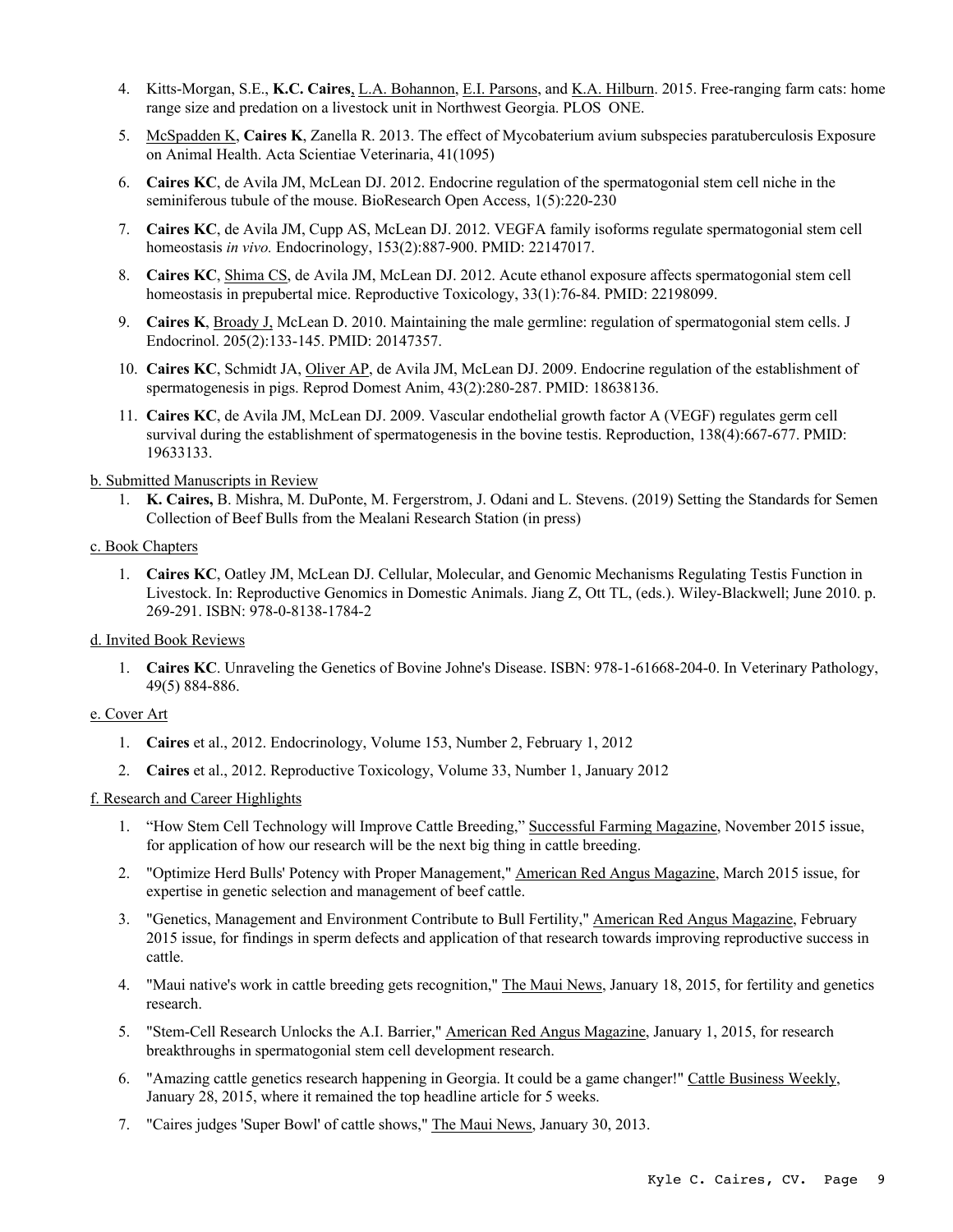8. Schubert C., 2012. WORLD OF REPRODUCTIVE BIOLOGY: Ethanol "Binge" May Harm Testes. Biology of Reproduction. 86(3):1–2

g. Extension Bulletins / Publications

- 1. **Caires K**. 2021. Dallisgrass Offers Benefits But Beware of Ergot Poisoning! (AS-6) https://www.ctahr.hawaii.edu/oc/freepubs/pdf/AS-6.pdf
- 2. Yang J, DuPonte M, Vincent D, **Caires K**, He Y, Correa N, Wall L, Cowell K, Fergerstrom M. 2020. DNA-Based Bull Selection and Artificial Insemination for Grass-Fed Beef Cattle Production. https://www.ctahr.hawaii.edu/oc/freepubs/pdf/AS1.pdf
- 3. **Caires K**. 2018. Hurricane Preparedness for Livestock. https://www.ctahr.hawaii.edu/oc/freepubs/pdf/LM-38.pdf
- 4. **Caires K.** 2018. Judging Beef Cattle and Oral Reasons: Selection for Market Animals and Breeding Stock (AAS-1). 14 pages.
- 5. **Caires K**. 2017. Beware of Dallisgrass Staggers. (AS-6) Revised; replaced with new version: https://www.ctahr.hawaii.edu/oc/freepubs/pdf/AS-6.pdf
- 6. **Caires K,** Smith SM, Busboom J, Neibergs JS, Heitstuman M. 2006. Washington State University Lamb 300 Program and Summary. Central Washington Animal Agriculture Team http://www.animalag.wsu.edu/small%20ruminants/2006WSULAMB300--AnimalSummary.pdf

## h. Popular Periodicals

- 1. Zanella R, **Caires K**. 2009. Charolês como base racial ao desencolvimento de uma nova raça mista em combinação com o Wagyu. Campo e Criação (article in Portuguese); http://www.campoecriacao.com.br/site/index.php?p=noticia&id=9948
- 2. **Caires K**. 2005. OSU Young Cattlemen's Association Update. Oregon Beef Producer, February Issue, p22-23.
- 3. **Caires K**. 2005. College Leaders Educate Youth About the Beef Industry (solicited for Next Generation section). Angus Journal, April Issue, p58.
- 4. **Caires K**. 2004. Beef Bowl 2004. Oregon Beef Producer, November Issue, p21.

i. Invited and Contributed Presentations

- 1. Platform Talk, "The Production of Grass-fed, High Marbling Carcasses in the Wagyu Breed". First Technical Scientific Conference of the Brazilian Association of Wagyu Cattle Breeders. Associação Brasileira dos Criadores Wagyu (Brazil). August 26-27, 2021
- 2. Platform Talk, IVF Production of Bovine Embryos in Hawaii, Internation Panel on Bovine IVF embryo proction, Biotecnologia Animal da Universidade de Passo Fundo, RS, Brasil. May 26, 2021
- 3. Platform Talk, "The Economic Viability and the Embryo Production by the Use of IVF and SOV Techniques in Wagyu Cattle," at the XXIII Brazilian Congress of Animal Reproduction held in Gramado, RS, Brazil. 2019
- 4. Platform Talk, "Characterization of Vaginal Tract Microbiota in Ewes Synchronized With Intravaginal Progesterone Implants," at the XXIVth Annual Meeting of the Brazilian Society of Embryo Technology in Florianopolis, Brazil, held August 16–19, 2018.
	- a. selected for presentation during the "High Impact Advanced Reproductive Technologies" session
- 5. Platform Talk, "New and improved superovulation protocol for use in Wagyu cows," at the XXIVth Annual Meeting of the Brazilian Society of Embryo Technology in Florianopolis, Brazil, held August 16–19, 2018.
- 6. Platform Talk, "Estrus Synchronization: Lessons from work in Hawaii's subtropical climate" at the Annual Meeting of the Red Angus Association of America, and Reds in the Rockies Convention, Southeast Section – Colorado Springs, CO. September 2017.
- 7. Platform Talk, "Genetic selection for grassfed beef programs" at the Annual Meeting of the Red Angus Association of America, and Reds in the Rockies Convention, Southeast Section – Colorado Springs, CO. September 2017.
- 8. Platform Talk, "Therapeutic potential of spermatogonial stem cells for treating human male infertility" at Medical School of University of Passo Fundo, RS, Brazil. October of 2016.
- 9. Platform Talk, "Spermatogonial stem cell technology in bulls" at the first Buiatrics Conference of the Conesul. Canella, Rio Grande do Sul. October 2016
- 10. Platform Talk, "Genetic selection for fertility and feed efficiency in beef cattle" at the first Buiatrics Conference of the Conesul. Canella, Rio Grande do Sul. October 2016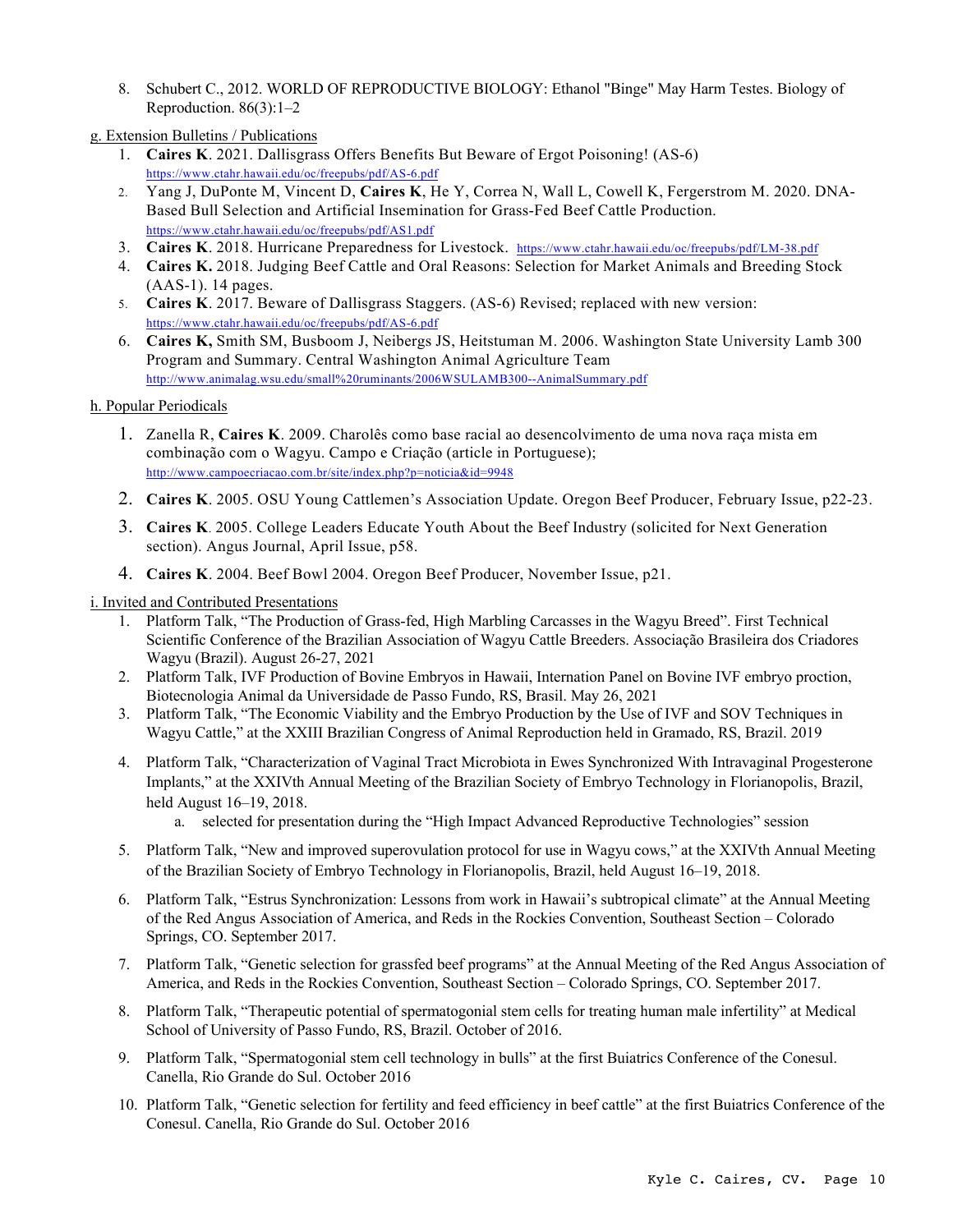- 11. Platform Talk, "Recent Advances in Bull Fertility: Understanding Spermatogonial Stem Cells" at the Annual Meeting of the Red Angus Association of America – Southeast Section, Cave Spring, GA. June 21, 2014.
- 12. Platform Talk, "Biological Activity of Spermatogonial Stem Cells in Bulls" co-authored with *Averi Simpson* (13C) and *Kadie Cheeks* (14C) at the Florida/American Brahman Conference, Kissimmee, FL. February 20, 2014.
- 13. Plenary Seminar, "Factors regulating of the biological activity of Sertoli cells in the neonatal boar testis", 13th Annual WSU/UI Center for Reproductive Biology Retreat, Orofino, ID. 2009.

j. Published Abstracts at International Meetings. (Student names are italicized)

- 1. **Caires KC**. 2016, "A novel approach to teach sustainable animal breeding and genetics practices to undergraduates in the animal sciences" Annual Conference - North American Colleges and Teachers of Agriculture (NACTA), University of Hawaii at Manoa, June 2016. Selected for platform presentation
- 2. **Caires KC**, Chen LY, *Lemcke RA, Seigler L*. Testis tissue explant culture supports the viability of equine spermatogonial stem cells. Joint Annual Meeting of the Joint Annual Meeting of Animal Science Federations (ADSA-AMPA-ASAS-CSAS-WSASAS). Orlando, FL. July 12-16, 2015. Selected for poster presentation
- 3. Ozoje MO, Peters SO, **Caires KC**, Kizilkaya K. Growth curve analyses of three turkey genotypes in the hot humid tropics using a Bayesian mixed model approach. Joint Annual Meeting of the Joint Annual Meeting of Animal Science Federations (ADSA-AMPA-ASAS-CSAS-WSASAS). Orlando, FL. July 12-16, 2015. Selected for poster presentation
- 4. **Caires KC**. "Novel Approaches to Teach Histology to Undergraduates in the Reproductive Sciences." Annual Conference - North American Colleges and Teachers of Agriculture (NACTA), University of Georgia, June 12-20, 2015. Selected for poster presentation
- 5. *Cheeks K*, McLean DJ, **Caires KC**. VEGFA regulates the biological activity of germ cells in bovine testis tissue grafts. Annual Meeting of the American Society of Andrology and the XXII North American Testis Workshop. San Antonio, TX. April 10-13, 2013. Selected for oral and poster presentation
- 6. **Caires KC**, *Bellefuille MJ*, McLean DJ. Factors regulating of the biological activity of Sertoli cells in the neonatal boar testis. 45<sup>th</sup> Annual Meeting of the Society for the Study of Reproduction. Portland, OR. July 31, 2012. Selected for poster presentation
- 7. McLean DJ, **Caires KC**, de Avila JM, Cupp AS. VEGFA family isoforms regulate spermatogonial stem cell homeostasis *in vivo*. 44th Annual Meeting of the Society for the Study of Reproduction. Portland, OR. July 31, 2011. Selected for platform presentation (Given by DJ McLean)
- 8. **Caires KC,** McLean DJ. Functional analysis of spermatogonial stem cell self-renewal during initiation of spermatogenesis in mice. 44<sup>th</sup> Annual Meeting of the Society for the Study of Reproduction. Portland, OR. July 31, 2011. Selected for platform presentation
- 9. **Caires KC,** McLean DJ. Characterization of the spermatogonial stem cell niche in the seminiferous tubule of the mouse. 43<sup>rd</sup> Annual Meeting of the Society for the Study of Reproduction. Milwaulke, WI. Aug. 2, 2010. Selected for platform presentation
- 10. **Caires KC**, Schmidt JA, Oliver AP, de Avila JM, McLean DJ. Endocrine regulation of the establishment of spermatogenesis is pigs. 16th International Congress on Animal Reproduction. Budapest, Hungary 2007. Selected for platform presentation (Given by DJ McLean).
- 11. **Caires KC**, de Avila JM, McLean DJ. VEGF-A stimulates germ cell survival and differentiation in bovine testis xenografts.  $40^{th}$  Annual Meeting of the Society for the Study of Reproduction, San Antonio, TX. 2007. Selected for platform presentation

l. Published Abstracts at Regional Meetings and Symposia. (Student names are italicized)

- 1. *Lemcke R*, Zanella R, **Caires KC.** Population structure and genetic diversity of Angus cattle. American Society of Animal Science - Southern Section Regional Meetings. Orlando, Florida. Waikaloa, HI. November 2020.
- 2. **Caires KC**. Use of Genomics Technologies to Facilitate Rapid Genetic Improvement of Economically Relevant Traits (ERTs) for Beef Cattle Production in Hawai'i. Hawai'i Ag Conference. Honolulu, HI. 2019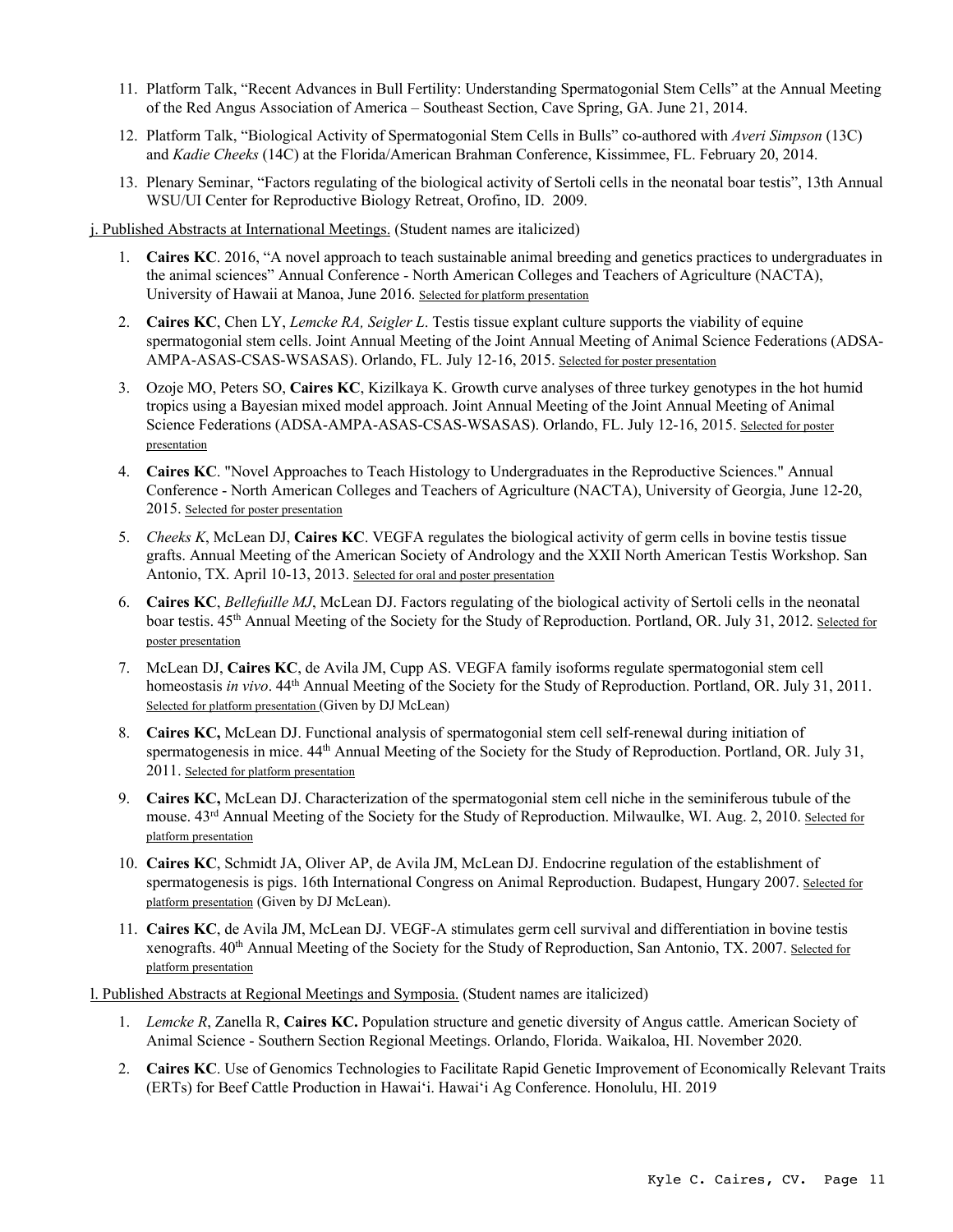- 3. **Caires KC**.An interactive decision-support tool for students and livestock producers to integrate sustainable animal breeding and genetics principles into real-world production environments. Hawai'i Ag Conference. Honolulu, HI. 2019
- 4. *Stafford-Jones S* and **Caires KC.** Feedstuffs Production Using Sub-Surface Drip Irrigation and Precision Ag Tools: A Viable Model for Tropical and Subtropical Agriculturalists. Hawai'i Ag Conference 2019. Honolulu, HI
- 5. *Lemcke R*, Zanella R, **Caires KC.** Investigating the population structure and genetic diversity of Angus cattle. American Society of Animal Science - Southern Section Regional Meetings. Orlando, Florida. February 2–5, 2013
- 6. Kitts-Morgan SE, **Caires KC,** *Duncan LA, Hilburn KA and Ellis KE***.** Evaluating the ecological impact of free-ranging cats in Northwest Georgia using home-range and diet analyses. 14th Wildlife Damage Conference, Nebraska City, NE. 2011
- 7. **Caires KC**, *Shima CS*, Avila JM McLean DJ. Acute neonatal ethanol exposure disrupts spermatogonial stem cell homeostasis during testis development in mice. 14th WSU Center for Reproductive Biology Retreat, Spokane, WA and Northwest Reproductive Sciences Symposium, Spokane, WA. 2010
- 8. **Caires KC**, Bellefeuille MJ**,** de Avila JM, McLean DJ. Factors regulating of the biological activity of Sertoli cells in the neonatal boar testis, 13th WSU Center for Reproductive Biology Retreat, Orofino, ID. 2009
- 9. **Caires KC**, Avila JM McLean DJ. Endocrine Regulation of the Establishment of Spermatogenesis in the Pig Testis, 12th WSU Center for Reproductive Biology Retreat, Orofino, ID. 2008
- 10. **Caires KC**, Avila JM, and McLean DJ. Vascular Endothelial Growth Factor Regulates Germ Cell Survival and Differentiation in Bovine Testis Xenografts, 11th WSU Center for Reproductive Biology Retreat, Orofino, ID. 2007
- 11. **Caires KC**, McLean DJ. The Dynamics of Sertoli Cell Proliferaton in the Developing Boar Testis: New Insights Obtained from Testis Xenografting. Northwest Reproductive Sciences Symposium, Moscow, ID. 2006
- 12. **Caires KC,** McLean DJ. Sperm Production by Porcine Testis Xenografts, 10th WSU Center for Reproductive Biology Retreat. Dworshak, ID. 2006

## m. Teaching Materials

- 1. Caires KC. 2011. Laboratory in Veterinary Microbiology Manual. Berry College
- 2. Caires KC. 2011. Laboratory Exercises in Reproductive Physiology. Berry College
- 3. Caires KC. 2011. Reproductive Diseases: A Podcast Series. Berry College.
- 4. Caires KC and Martin EL. 2005. Produced interactive problem sets and three teaching videos for live animal carcass evaluation in AS 260. Washington State University.

## *Outreach and Extension Activities*

a. Invited Talks

2016-pres Numerous invited talks for livestock producers and 4-H youth, more detail provided upon request. 2021 Invited Talk, Beef and Lamb Carcass Evaluation Results. Hawaii 4-H Youth Development. CTAHR Cooperative Extension Service, University of Hawaii, Makawao, HI. June. 2021 Invited Talk, Beef and Lamb Carcass Evaluation Results. Maui 4-H Youth Development. CTAHR Cooperative Extension Service, University of Hawaii, Makawao, HI. June. 2020 Invited talk, Matching Genetics to Environment – From Cattle to Forage". Hawaii Cattlemen's Council annual meeting held at Waikaloa Village Marriot, Waikaloa, HI, November. 2019 Invited talk, "Maui Forage and Legume Trials: Warm Season Annuals" at Maui Cattlemen's Association Fall meeting held at Mayor Hannibal Tavares Community Center, Pukalani, HI, November. 2019 Invited talk, Genetic Improvement Update at Mealani Research Station, Maui Fair, Kahului, HI, October. 2019 Poster Presenter. "Genomic Selection a Powerful Tool for 4-Hers in the Beef Breeding Project", Maui Fair, Kahului, HI, October. 2019 Invited talk, "Maui Forage and Legume Trials: Warm Season Annuals" at Maui Cattlemen's Association Spring meeting held at Mayor Hannibal Tavares Community Center, Pukalani, HI, March.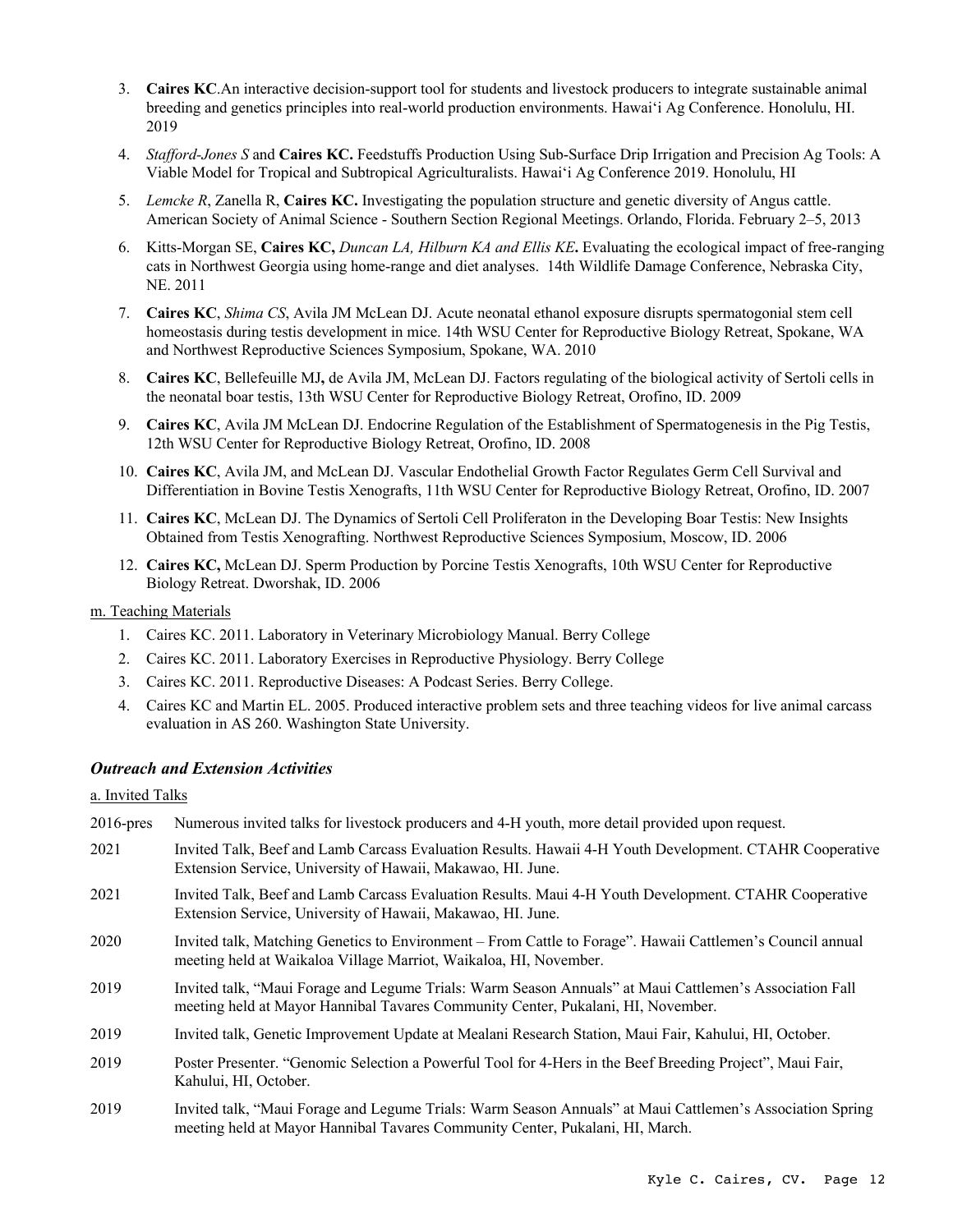- 2018 Invited talk, and inaugural show. "Maui 4-H Youth Develoment Program: Addition of a Beef Breeding Project", Maui Fair, Kahului, HI, October.
- 2018 Poster Presenter, Genomic Approaches to Improve Economically Important Traits in Angus Cattle at the Mealani Research Station, Maui Ag Fest, Kahului, HI, April.
- 2017 Poster Presenter, Unraveling the population structure and genetic diversity of Angus cattle, Hawaii Cattlemen's Council annual meeting held at Waikaloa Village Marriot, Waikaloa, HI, November.
- 2017 Invited talk, "Pharmaceutical use on the ranch" at Maui Cattlemen's Association fall meeting held at Mayor Hannibal Tavares Community Center, Pukalani, HI, November.
- 2017 Invited talk, "Sensory evaluation of grass-finished beef" at the Hawaii Cattlemen's mid-year meeting held at Ulupalakua Ranch, Kula, HI, June.
- 2017 Invited talk, "Successful Farm and Ranch Succession" at the Succession Planning series for Maui's Agricultural Business Owners. Kula Community Center, Kula, HI, January.
- 2016 Invited Talk, "Emerging Advanced Reproductive Technologies for the Livestock Industry" at the School of Veterinary Medicine and Agronomy at the University of Passo Fundo, RS, Brazil. October
- 2016 Invited Talk, "Best management practices for sustainable beef production" at the School of Veterinary Medicine and Agronomy at the University of Passo Fundo, RS, Brazil. October
- 2015 Invited Talk, "New Advances in Estrus Synchronization" at the Gibson Cattle Company Field Day, Rome, GA. May.
- 2014 Invited Talk, "Recent Advances in Bull Fertility: Understanding Spermatogonial Stem Cells" at the Annual Meeting of the Red Angus Association of America – Southeast Section, Cave Spring, GA. June 21, 2014.
- 2014 Invited Talk, "Positional candidate genes associated with first service conception rate in cattle" at the Annual Meeting of the Red Angus Association of America – Southeast Section, Cave Spring, GA. June 21, 2014. (Research collaboration with Dr. Sunday Peters).
- 2014 Invited Talk, "From QTL inference to genetic diversity of Adamtsl1: A positional candidate for first service conception rate in cattle" at the Florida/American Brahman Conference, February 20, Kissimmee, FL. (Research collaboration with Dr. Sunday Peters).
- 2013 Seminar, "Pregnancy Diagnosis in Cattle", Artificial Insemination Short Course, Washington State University. Pullman, WA. August.
- 2011 Invited Talk, Multiple Ovulation and Embryo Transfer, Jersey Genetics Enterprise, Rollin's Dairy, Berry College, GA. November 17.
- 2010 Seminar, Whole Genome Selection in Dairy Cattle. Jersey Genetics Enterprise at Berry College, GA. November 4.
- 2008 Invited Talk, Feeding Market Steers for Show Ring Success. Kaupakalua Hustler's 4H Livestock Club. Haiku, HI. December 24.
- 2007 Invited Talk/Clinic, Beef Selection and Showmanship Clinics. 4-H Youth Development, University of Idaho/Nez -Perce County Extension; Nez Perce County Fair. Lewiston, ID. September 20-21.
- 2007 Invited Talk, Estrous Synchronization and Artificial Insemination. Cougar Youth Weekend, Dairy Club. Washington State University, Pullman, WA. April.
- 2006 Invited Talk, Use of CiDRs in a Dairy Herds Reproductive Management Program. Cooperative University Dairy Students Program. Washington State University, Pullman, WA. October.
- 2006 Invited Talk, Beef and Lamb Carcass Evaluation. Maui 4-H Youth Development. CTAHR Cooperative Extension Service, University of Hawaii, Makawao, HI. June 19.
- 2005 Invited Talk, Quality Grades and Yield Grades in Beef Carcasses. Whitman County 4-H Youth Development, Colfax, WA. November.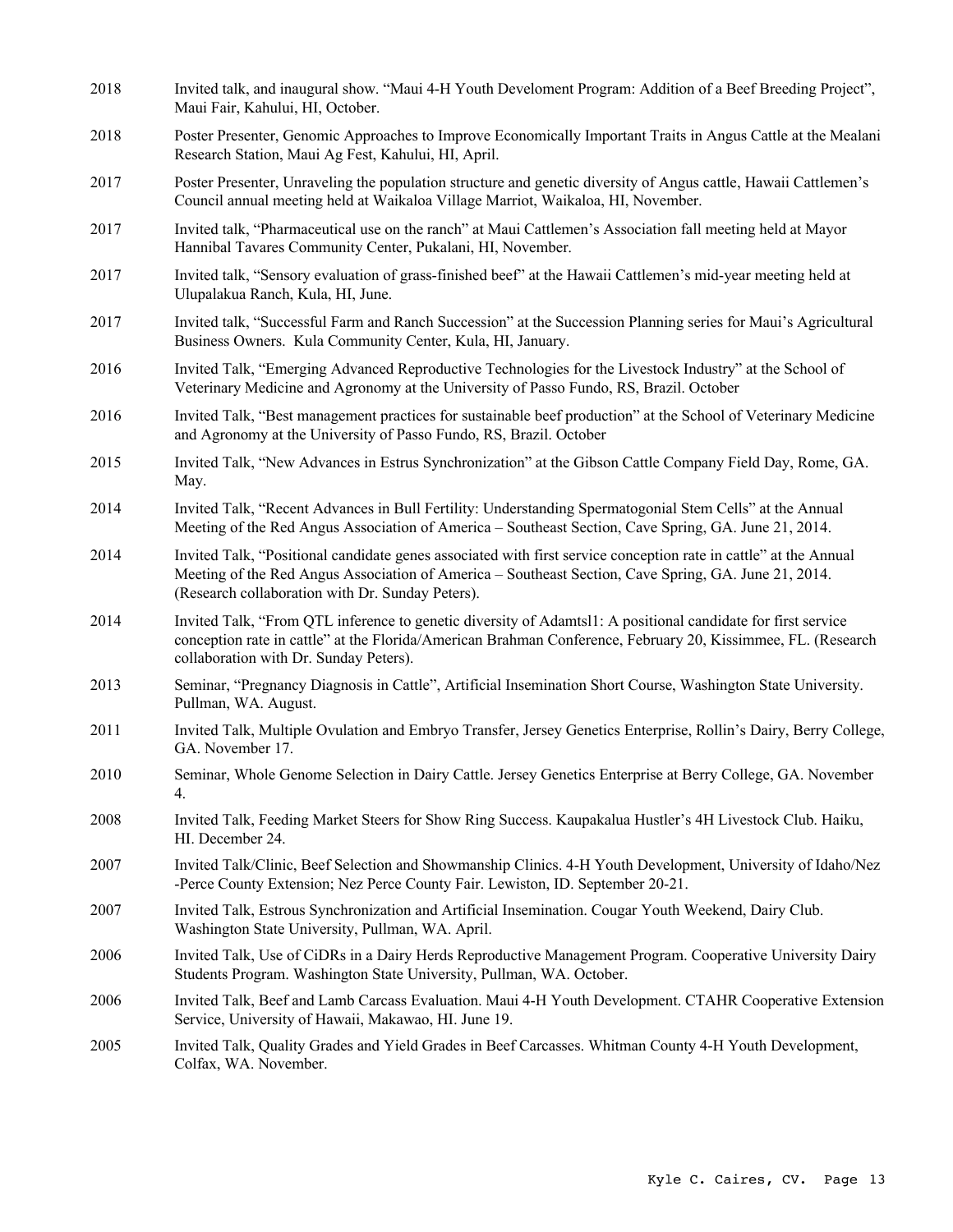- 2003 Poster Presenter, Oregon's Beef and Dairy Industries, Willamette Valley Agricultural Expo. Linn County Fair and Expo Center. Albany, OR. November 18-20.
- 2001 Plenary Seminar, Beef Cattle Production in Hawaii. Annual Meeting and Tradeshow for the American Wagyu Association. Reno, NV. December 1.
- 2001-02 Invited Talk, Value Added Marketing Systems for Feeder Calves. Several talks given in venues sponsored by the Oregon Cattlemen's Association. December.

b. Practicums, Workshops and Clinics

- 2016-pres Numerous educational workshops for livestock producers and 4-H youth across the State of Hawai'i.
- 2017 Youth Workshop, Advanced topics in livestock evaluation: goats, sheep and swine evaluation (three class series). The workshop included youth from Maui and Hawaii counties, and was held at Double D Ranch and Ahualoa Hog Farm, Laupahoe, HI, November 19.
- 2017 Youth Workshop, Advanced topics in livestock evaluation: breeding heifer and market steer evaluation (six class series). The workshop included youth from Maui and Hawaii counties, and was held at Parker Ranch Dairy Fence Center, Kamuela, HI, November 18.
- 2017 Practicum, Pregnancy diagnosis through effective palpation, held at Kaupo Ranch LTD, Kaupo, HI, October
- 2017 Youth Practicum, Meats Judging and Beef Retail Identification (2-part series). Maui County 4-H Livestock Association, Part 1 held at Lopes Farm, Haiku, HI. Part 2 held at Maui Cattle Company, Kahului, HI. June
- 2017 Workshop, Beef Carcass Cutting Demonstration and Beef Retail Identification. Maui County 4-H Livestock Association, Cooperative Extension Service. Held at Maui Cattle Company, Kahului, HI. JunePlatform Talk,
- 2017 Statewide, Two-day Workshops to Support Grass-finished Beef Production in Maui (Kahului and Makawao), Kauai (Lihue), and Hawaii (Mealani Station) counties, CTAHR Livestock Extension Group (LEG), May.
- 2017 Beef Steer Showmanship Clinics (3-part series). Maui 4-H Livestock Association, Louis Cambra Arena. Makawao, HI. March, April and May.
- 2017 Fitting and Grooming Clinics for Beef Steers and Goats. (4-part series). Maui 4-H Livestock Association, Lopes Farm (Haiku, HI (April, June) Sakugawa Farms. Omapio, HI. (May, June)
- 2017 Workshop, Succession Planning Series (four-part) for Maui's Agricultural Business Owners. Kula Community Center, Kula, HI, January 18, January 25, February 1, February 8.
- 2016-17 Workshops, Livestock Evaluation Series (25-meetings), Maui 4-H Livestock Association. The series ran from November to May and workshops were held at various locations that include Lopes Farm, Caires Farms, Sakugawa Farms, Vida Farms, L2S Ranch, Haleakala Ranch.
- 2016 Workshop, Pork Quality Assurance Plus Certification Program. Cooperative Extension Service, Kahului, HI. November
- 2015 Workshop, Livestock Judging Clinics, FFA Youth Development, Rockmart HS FFA and Polk County Cattlemen's Association. Rockmart, GA. November 21.
- 2013-14 Workshop, Environmental and Contagious Mastitis Pathogens, Rollin's Ruminant Research Center, Berry College, GA. November.
- 2012 Beef Steer Fitting and Showmanship Clinic. Kaupakalua Hustler's 4H Livestock Club. Kaupakalua Arena. Haiku, HI. May 26.
- 2012 Workshop, Udder Biology and Mastitis Pathogens, Rollin's Ruminant Research Center, Berry College, GA. November.
- 2011 Practicum, Reproductive Tract Scoring of Yearling Heifers, Rollin's Ruminant Research Center, Berry College, GA. December 19.
- 2011 Practicum, Rectal Palpation and Bovine Ultrasonagraphy, Rollin's Dairy, Berry College, GA. November 15.
- 2011 Practicum, Assisted campus veterinarian (Martin Goldberg, DVM) with Bovine Necropsy, Preveterinary Club, Berry College, GA. April 12.
- 2010 Workshop, Genomics and Marker Assisted Selection. Jersey Genetics Enterprise, Rollin's Dairy, Berry College, GA. November 5.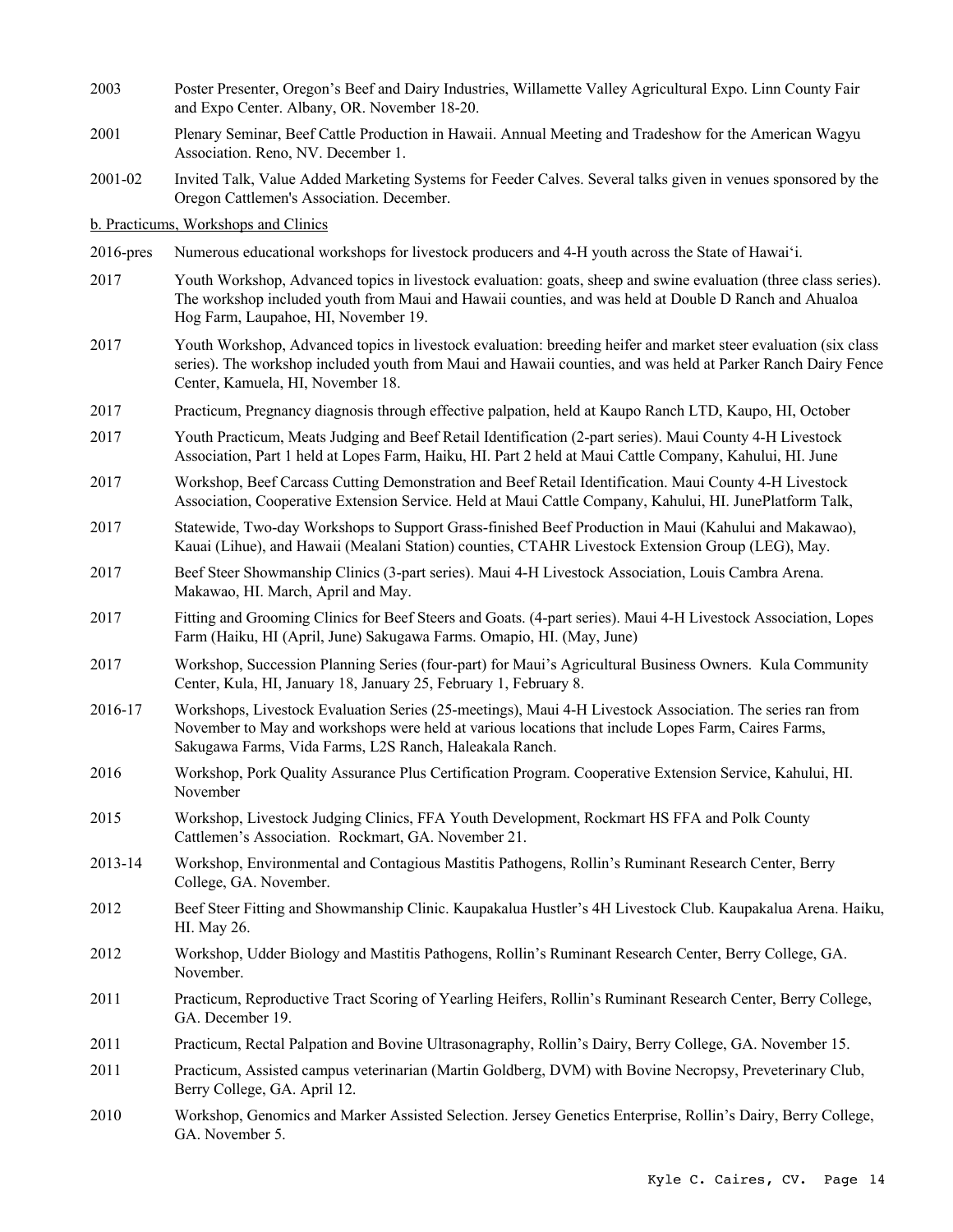| 2010                   | Practicum, Placentation and Fetal Development in Dairy Cows: Cougar Youth Weekend, Washington State<br>University Dairy Club, Pullman, WA. April.                                                                 |  |  |
|------------------------|-------------------------------------------------------------------------------------------------------------------------------------------------------------------------------------------------------------------|--|--|
| 2009                   | Practicum, Reproduction Management in Dairy Cows. Cougar Youth Weekend, Washington State University<br>Dairy Club, Pullman, WA. April 18.                                                                         |  |  |
| 2008                   | Practicum, Reproduction in Dairy Bulls. Cougar Youth Weekend, Washington State University Dairy Club.<br>Pullman, WA. April 19.                                                                                   |  |  |
| 2006                   | Practicum, Proactive Approach to Dairy Cattle Evaluation for High School Seniors: WSU Dairy Club.<br>Washington State University, Pullman, WA. April 15.                                                          |  |  |
| 2006                   | Practicum, Pork Carcass Cutting Demonstration. Student Swine Cooperative, Washington State University,<br>Pullman, WA. March.                                                                                     |  |  |
| 2005                   | Instructor, Live Animal Carcass Evaluation and Oral Reasons Clinic. 4-H Youth Development, Oregon State<br>University/Harney County Extension; Harney County Fair. Burns, OR. September 8-9                       |  |  |
| 2004                   | Invited Talk, Beef and Swine Oral Reasons Clinic, Benton County Wranglers, 4-H Youth Development, Oregon<br>State University/Benton County Extension; February. Philomath, OR                                     |  |  |
| 2002-03                | Co-Instructor (with Allison Krahn), Youth Dairy Judging Clinics, 4-H Youth Development, Benton County<br>Extension.                                                                                               |  |  |
| 2002                   | Invited Talk and Practicum, Artificial Insemination and Embryo Transfer in Cattle. Kaupakalua Hustler's 4H<br>Livestock Club, Woodrose Ranch. Haiku, HI. December 24                                              |  |  |
|                        | c. Short Course Instruction                                                                                                                                                                                       |  |  |
| 2018-19                | Instructor, Genomic Selection Tools for Profitable Beef Production in Hawaii, Maui County.                                                                                                                        |  |  |
| 2017-19                | Instructor, Cattle and Swine Artificial Insemination Short Course, Numerous times, Maui County.                                                                                                                   |  |  |
| 2013                   | Instructor, Artificial Insemination Short Course, Department of Animal Sciences and School of Veterinary<br>Medicine, Washington State University. Pullman, WA. August.                                           |  |  |
| 2007-15                | Coordinator/Instructor, Artificial Insemination Short Course, Various County Cattlemen's Associations in the<br>states of Washington, Georgia and Alabama.                                                        |  |  |
| 2006                   | Instructor, Meat Animal Retail Product Evaluation, WSU Lamb 300 Short Course. Washington State University,<br>Pullman, WA October 5-7.                                                                            |  |  |
| 2003                   | Co-Instructor, All West Select Sires Artificial Insemination Short Course at the Lebanon Livestock Auction Yard.<br>Lebanon, OR. March 3-6.                                                                       |  |  |
| d. Contest Officiating |                                                                                                                                                                                                                   |  |  |
| 2017-19                | Judge, Kauai County 4-H Livestock Show and Sale. Market Classes of Beef Cattle, Swine, Sheep, Goats, Meat.<br>Kauai County 4-H Livestock Association. Lihue, HI. August                                           |  |  |
| 2017-19                | Cattle Judge, Maui County Livestock Exposition. Breeding and Market Classes of Beef Cattle. Maui Fair<br>Association. Kahului, HI. October                                                                        |  |  |
| $2017$ -pres           | Official, Hawaii State 4H Livestock Judging Contest. State Farm Fair, Kualoa Ranch, Kaneohe, HI. July                                                                                                             |  |  |
| 2017-21                | Judge, Oahu County 4-H Livestock Show and Sale. Market and Breeding Classes of Beef Cattle, Swine, Sheep,<br>Goats, Meat Rabbits, Hamsters, Guinea Pigs. Oahu County 4-H Livestock Association. Waianae, HI. June |  |  |
| 2017-21                | Coordinator and Judge, Beef, Pork and Lamb Carcass Exposition. Maui County 4-H Association and CTAHR -<br>Cooperative Extension Service, Held at Oskie Rice Arena Clubhouse, Makawao, HI. June 19.                |  |  |
| 2017-21                | Host and Contest Official, Maui County 4-H Livestock Judging Contest. Maui County 4-H Association and<br>Cooperative Extension Service, Omapio, HI. May.                                                          |  |  |
| 2016-19                | Judge, Maui County Livestock Exposition. Breeding and Market Classes of Beef Cattle and Goats. Maui Fair<br>Association. Kahului, HI.                                                                             |  |  |
| 2015                   | Judge, Tri-State Livestock Exposition. Breeding, Showmanship and Market Classes of Beef, Dairy and Lambs.<br>Randolph County 4-H and Cooperative Extension Service, Wedowee, AL. October 24-25.                   |  |  |
| 2013                   | Judge, National Wagyu Cattle Show, National Western Stock Show, Denver, CO. January 22.                                                                                                                           |  |  |